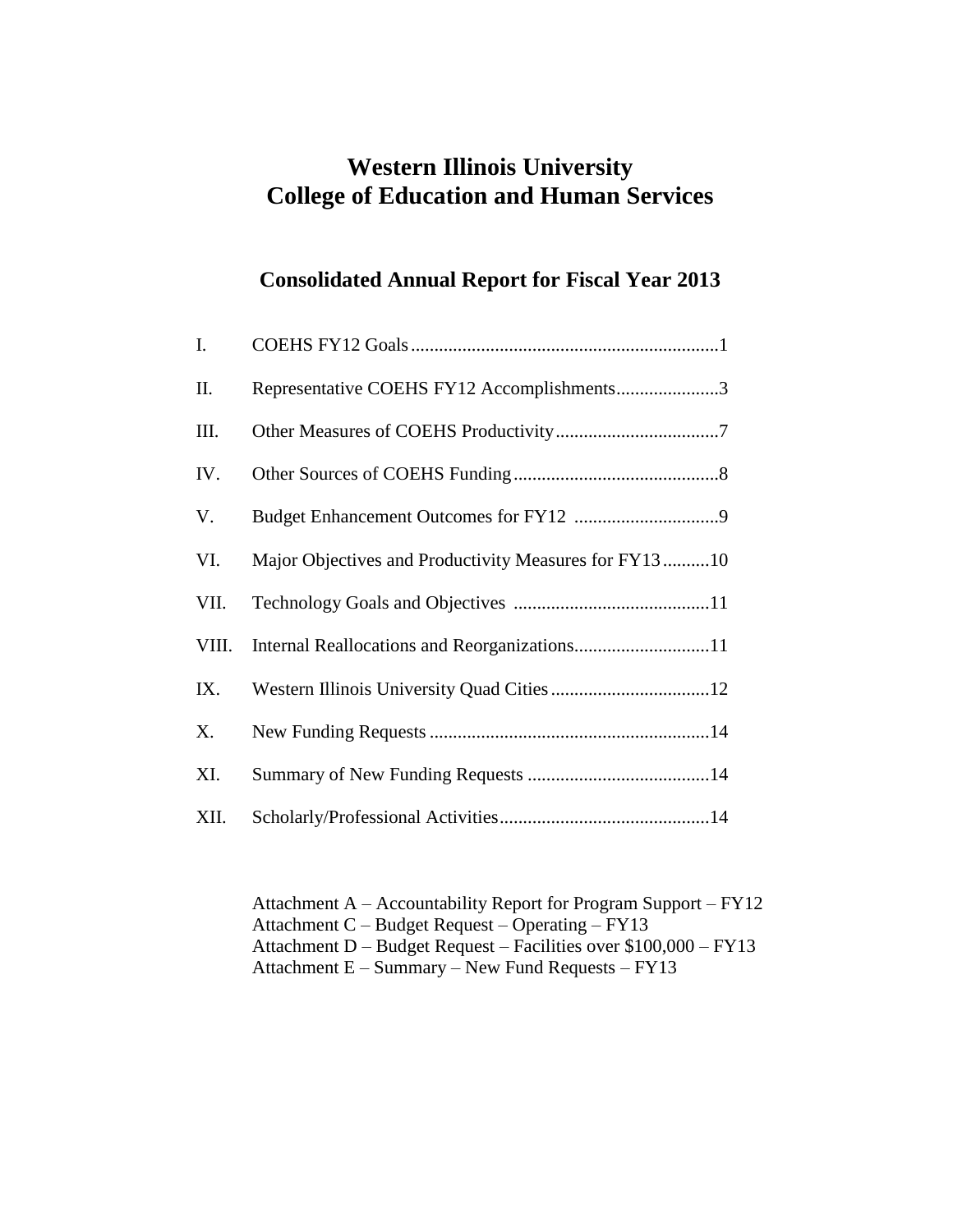# **Western Illinois University College of Education and Human Services**

# **Consolidated Annual Report for Fiscal Year 2013**

# **Accomplishments and Productivity for FY12**

# **1. COEHS FY12 Goals**

# **1) Create a rigorous, welcoming, and supportive learning environment that reflects WIU's core values**

- a) Establish a COEHS Assessment Systems Data Coordinator line. *Accomplished*
- b) Fund a new Social Work faculty line and related support for the implementation of the WIU-QC undergraduate program. *Postponed*
- c) Reallocate an existing WIU-QC faculty line (C&I) to provide a second faculty position for the emerging Social Work undergraduate program. *Postponed*
- d) Launch the WIU-QC undergraduate Social Work program, including strategic promotional efforts and student recruitment. *Postponed*
- e) Restore the four-year replacement rotation of faculty/staff computers that was deferred by uTech. *Unaccomplished owing to funding constraints*
- f) Provide a first-phase upgrade of the Horrabin Hall 111 multi-faceted professional applications laboratory. *Upgrade will occur spring of 2012*
- g) Upgrade six e-classrooms that were not addressed as scheduled in FY11*. Unaccomplished owing to funding constraints*
- h) Implement Phase II of the CPEP Basic Skills Clinic. *Accomplished*
- i) Promote exclusively online graduate programs in C&I and IDT. *Accomplished*
- j) Provide development support for five, new online courses. *Accomplished*
- k) Purchase Knoblauch Hall Corporate Dining Room furnishings. *Unaccomplished owing to funding constraints*
- l) Complete an audit to ensure more effective and appropriate use of physical space assigned to the College. *Continuing*
- m) Audit and enhance undergraduate internship policies and procedures throughout the College. *Continuing*
- n) Audit and enhance graduate internship policies and procedures throughout the College. *Continuing*
- o) Achieve NCATE accreditation status, with limited conditional approval. *Accomplished*
- p) Study the feasibility of an Ed.D. in Higher Education. *Accomplished*
- q) Convert Knoblauch Hall 224 to an electronic classroom. *Unaccomplished owing to funding constraints*
- r) Academic unit research lab upgrades. *Unaccomplished owing to funding constraints*

# **2) Promote fiscal responsibility and accountability**

- a) Conduct a college-wide review of the number of GAs and their respective responsibilities, followed by recommendations for best practice. *Accomplished*
- b) Address structural and safety concerns in Brophy Hall. An uneven and unstable gymnasium floor represents a hazard. *This initiative was funded through the FY11 Consolidated Annual Report process but was unfunded in FY11 and remained unfunded in FY12.*
- c) Maintain quality academic programs while incorporating videoconferencing and online delivery strategies when appropriate. *Accomplished*

# **3) Provide service to the region and beyond through partnerships, community engagement, and outreach**

- a) Plan for significant collaborative outreach through multi-disciplinary partnerships that include community-based agencies and organizations, a focal point for such outreach being the WIU-QC 60<sup>th</sup> Street facility. *Continuing*
- b) Facilitate professional development of educational administrators and administrators of non-profit organizations at various locations in the state and region, including the Quad Cities. *Accomplished*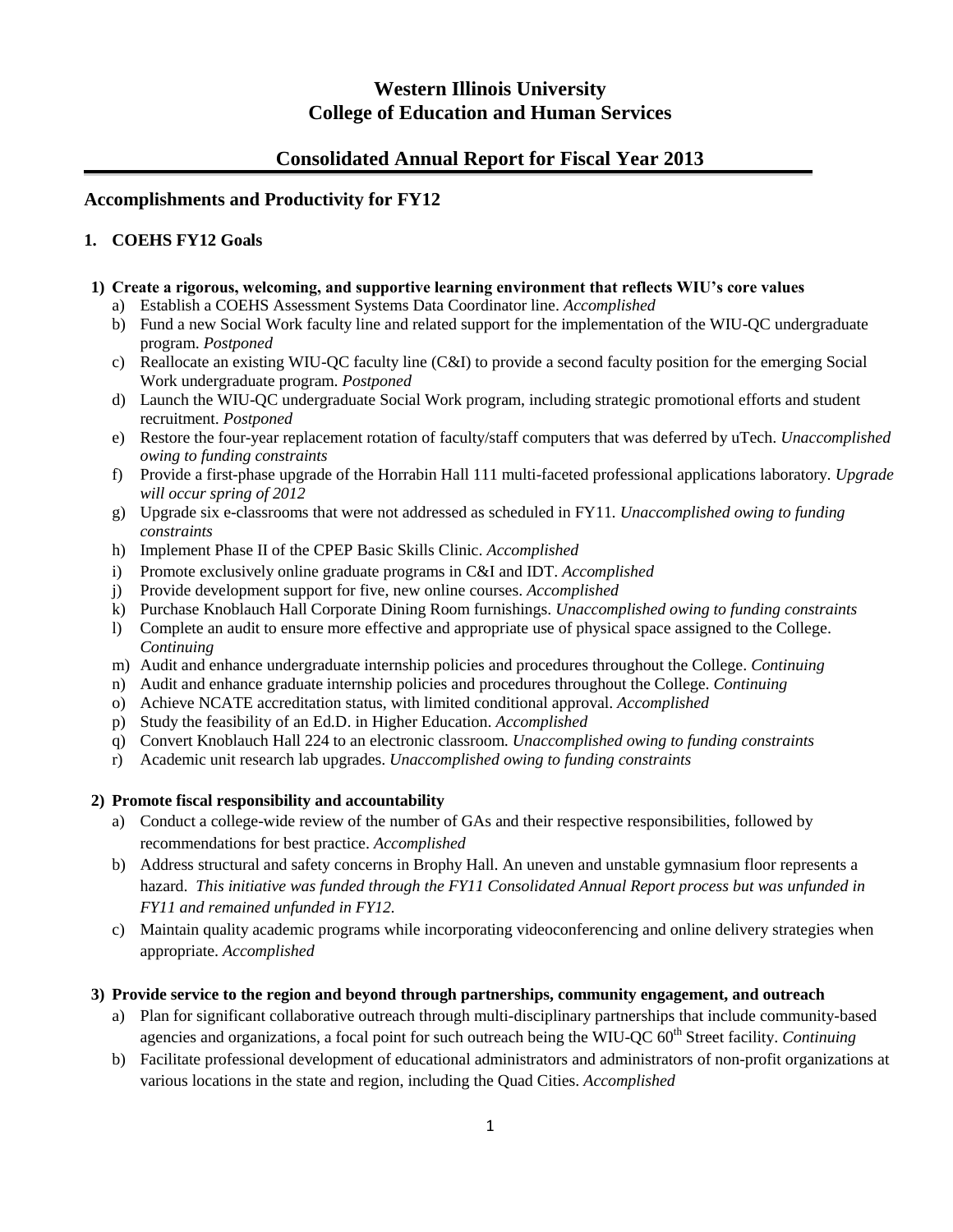- c) Grow and/or maintain the levels of College and externally funded initiatives through the efforts of faculty as well as through the College's designated centers. *Levels were maintained*
- d) Enhance local community service through the venues of Horn Field Campus, Brophy Hall, and Horrabin Hall. *Accomplished*

## **4) Develop and maintain robust program enrollments, coupled with diverse students, faculty, and staff**

- a) Continue to pursue increased faculty and student diversity. Diversity considerations are an integral component of the College's active enrollment management efforts. *Continuing*
- b) Develop a comprehensive faculty recruitment strategy based on research of factors contributing to the selection of WIU by recently hired faculty. *Accomplished*
- c) Identify sites and establish formal relationships that will complement established programs and enrollment figures beyond the University's traditional service area. *Accomplished*
- d) Review and refine the newly developed COEHS Enrollment Management Plan. *Accomplished*
- e) Expand significantly the *2+2* articulation agreements and the use of related marketing tools for undergraduate majors. *Accomplished*
- f) Improve the conversion rates of "admitted" undergraduate students through implementation of departmental/school recruitment strategies, and improve the conversion rates of "prospects" to "admits" for undergraduate students through implementation of departmental/school recruitment strategies. *Continuing*
- g) Develop integrated strategies across the College for effective retention of students. *Continuing*
- h) Study the viability and possible dissolution of academic programs that fail to attract adequate student demand. *Continuing*
- i) Formalize international program relationships. The College will enhance "pipelines" through which international students come to its programs. The College will build on current agreements and will determine if additional partnerships are possible and beneficial. *Accomplished*
- j) Designate two graduate assistantship positions to be assigned to academic units that demonstrate a commitment to recruitment of underrepresented minority graduate students. *Unaccomplished owing to funding constraints*
- k) Conduct on-site graduate student recruitment visits to specific HBCUs, including Alcorn State University, Jackson State University, Mississippi Valley State University, Grambling State University, and Arkansas Pine Bluff. *Accomplished*

# **5) Strengthen scholarly profile through the exemplary contributions of members of the College's academic units and service centers**

- a) Support research presentation travel awards*. Accomplished*
- b) Maintain COEHS Faculty Scholar status for faculty who reach and maintain thresholds of "high level" publications. *Under review by Dean Saddler*
- c) Implement the Faculty Linkages initiative in support of networking and development opportunities. *Unaccomplished owing to funding constraints*
- d) Implement the COEHS Venture Capital initiative. *Unaccomplished owing to funding constraints*
- e) Enhance the overall perception of the scholarly capabilities and achievements of COEHS faculty and staff through the use of various marketing strategies. *Accomplished*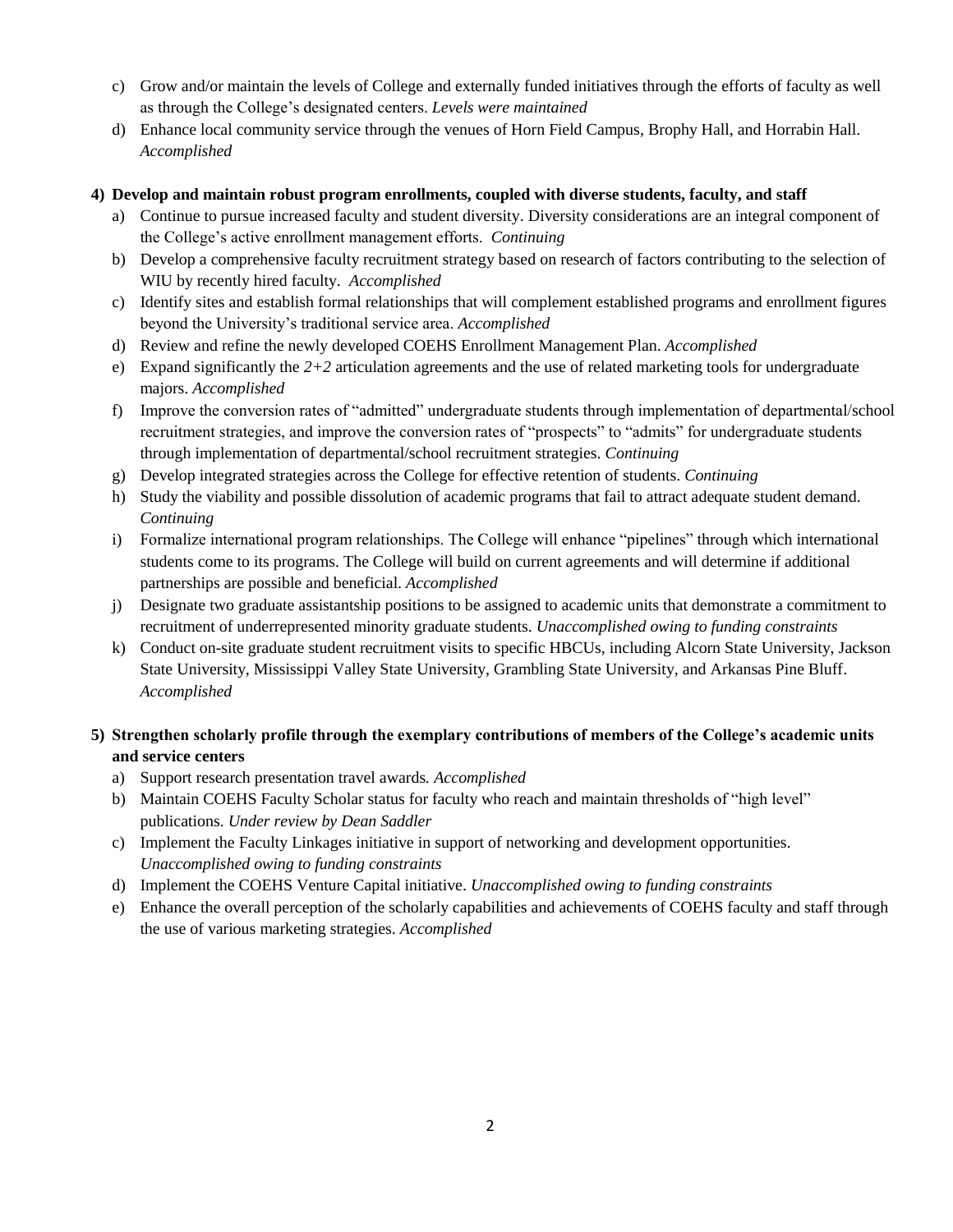# **2. Representative COEHS Accomplishments for FY12**

# **Enhanced Learning Culture**

- a. Maintain rigor and high academic standards
	- The Maurice G. Kellogg Science Education Center and C&I hosted a regional competition for the Illinois Science Olympiad. Nearly 300 students from nine middle schools and twelve high schools participated in 46 events. Twenty-five WIU faculty from various departments and colleges assisted with this event.
	- The C&I Science Center serves as a repository for the Illinois Department of Natural Resources Traveling Trunks program.
	- LEJA secured a new Legal Studies minor and is in the final stages of approval for two Fire Science Minors and a new Fire Science major.
	- A new QC-based Social Work program remains under consideration.
	- HS has experienced an increase in enrollment at a time when campus-wide SCH has faced challenges. Revision of the curriculum and of the internship has positively contributed to the trend.
	- RPTA completed a year-long strategic planning exercise.
	- CNED 597 Internship students completed the Counselor Preparation Comprehensive Examination (CPCE) assessing their knowledge of the field. WIU-QC students scored well above the national average.
- b. Prepare for NCATE reaccreditation
	- The University had a successful NCATE fall visit. This represented the culmination of a concentrated effort that began more than five years ago. Western's NCATE steering and assessment committees, with particular support from the faculty and chairpersons of multiple departments, played an integral role in this beneficial universitywide outcome.
	- Departments not typically associated with NCATE were actively involved in the process. IDT reported on its new graduate Technology Specialist Emphasis.
- c. Strengthen academic programs through review and discipline-specific accreditation
	- Programs throughout the College worked closely with IBHE and ISBE. For example, EDL's revised MSEd and Principal Licensure programs are currently awaiting approval.
	- C&I's programs in Undergraduate Early Childhood, Undergraduate Special Education, and Graduate Reading earned full-recognition by their specialty professional associations.
	- DFMH submitted its five year report to the Accreditation Council for Education in Nutrition and Dietetics.
	- In addition to accreditation through COAPRT, RPTA is seeking Wilderness Education Association accreditation.
	- Social Work revised its curriculum to better align with CSWE's new standards.
- d. Review FYE
	- Three COEHS departments actively participated in the FYE program and in the current review of its effectiveness.
- e. Increase course based civic learning and service learning
	- CNED students completed an online Psychological First Aid Training that prepares counselors to provide assistance in emergency situations.
	- DFMH students participated in Park District Special Needs Cooking Classes, in Health Fairs, in Glucose Screenings, in Big Pink Volleyball, in Casino Night for YMCA seniors, volunteered at the Western Illinois Museum, and collected food items for local pantries.
	- C&I faculty engaged in a variety of service and outreach activities, including conducting literacy webinars throughout the state, working with Regional Offices of Education to enhance science teaching, sponsoring the PreK-8 Science Update Conference, providing after-school tutoring services through field based courses and the America Reads Program, and maintaining the Children's Literature Examination Center.
	- RPTA offers more externally-funded graduate assistantships than any other department on campus. $\bullet$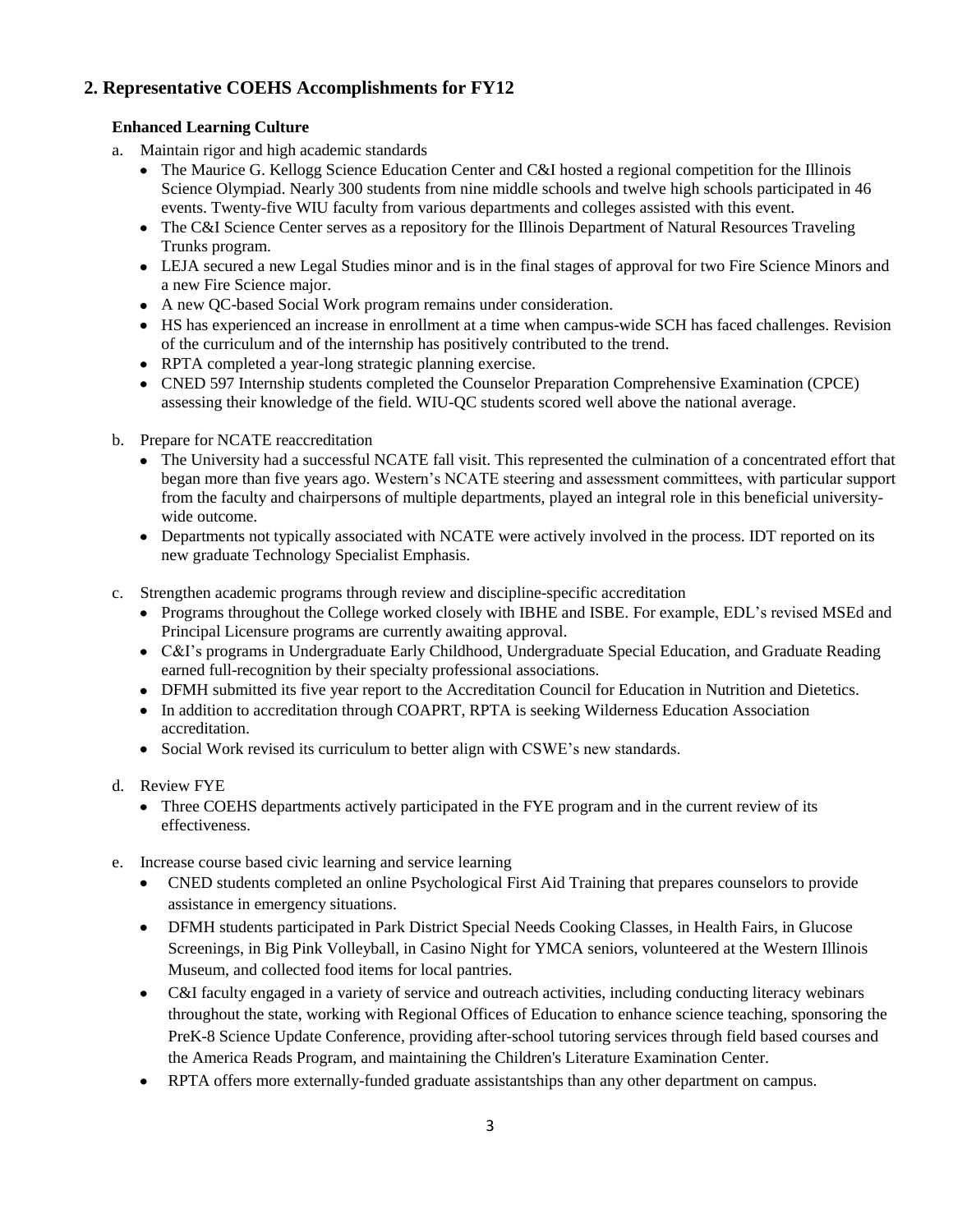- KIN faculty stress to their students the importance of professional engagement and hold leadership positions in Midwest ACSM, the Motor Development and Learning Academy of AAHPERD, IAHPERD, and the NASPE Hidden Disabilities Task Force.
- f. Expand study abroad and multicultural initiatives
	- COEHS students are encouraged to study abroad. Bilingual/bicultural education majors are expected to have such experiences. DFMH students have studied in Italy and will study in New Zealand. RPTA is finalizing plans for similar study in Spain and the Bahamas.
- g. Support scholarly/professional activity
	- College units are committed to research. This commitment can be seen in symposia offered throughout the year and by the presentations and publications of the College's faculty. Beyond these, EDL has published the second annual issue of *Spotlight on Research*, which highlights the dissertation research of its doctoral students, and C&I faculty produced four issues of the *Illinois Reading Council Journal*.
	- COEHS Associate Dean Erskine Smith served on the Board of Directors of the Academy of Nutrition and Dietetics and Chairperson Greathouse served as a member of the House of Delegates.
	- Departments such as EIS have experienced consistent annual increases in scholarly productivity in recent years.
	- SW has implemented a plan that will ensure that all faculty publish while they continue to engage in university and community service.
	- The six-member CNED faculty published four refereed articles, were responsible for five significant creative activities, and presented at eighteen conferences.
	- Thirty-three students participated in COEHS Graduate Research Day
	- In addition to presenting at Undergraduate and COEHS Research Days, three KIN students presented at the Illinois State AHPERD and two others presented at the Midwest ACSM.
	- KIN faculty published in *International Journal of Body Composition Research, American Journal of Neuroscience, Journal of Social Sciences, ICHPER-SD Journal of Research, Athletic Therapy Today, and the Journal of Rehabilitation Research & Development*.
- h. Investigate interdisciplinary/collaborative initiatives
	- Under the leadership of Dr. Tracy Davis, the Center for the Study of Masculinities and Men's Development was established in the College and housed in EIS. It will explore how the university environment might benefit men's development, engagement, and campus retention.
	- As part of its redesign efforts, EDL invited faculty from three departments to collaborate on content and learning objectives and participated in a McCormick Foundation grant-funded partnership with IL-SAELP, Illinois State University, Loyola University, and North Central College to integrate the early learning, ELL, and special education components of the new principal endorsement standards. It also involved seven school practitioner-partners in development of curriculum and enlisted five area superintendents as members of Framework Development Team for the new superintendent preparation program.
	- IDT collaborated with 10 K-12 school districts in dealing with the issue of cyber-bullying.
	- CNED faculty engaged in research with colleagues from Argosy, Cornell, Loyola, North Dakota State, and Youngstown State universities.
	- A new and well-received course, Casino Operations, was cross-listed for DFMH and RPTA students.
	- RPTA is in the final stages of developing an integrated master's degree with Museum Studies, is seeking approval of a cross-disciplinary Therapeutic Recreation minor, and is establishing a partnership with Biology to study fly-fishing resource management. The Department has also established a 2+2 relationship with Eastern Iowa Community College for the study of natural resources.
- i. Integrate the utilization of technology into the classroom
	- The Interactive Multimedia Lab provided weekly TechInsights workshops to College faculty to enhance technology utilization and integration.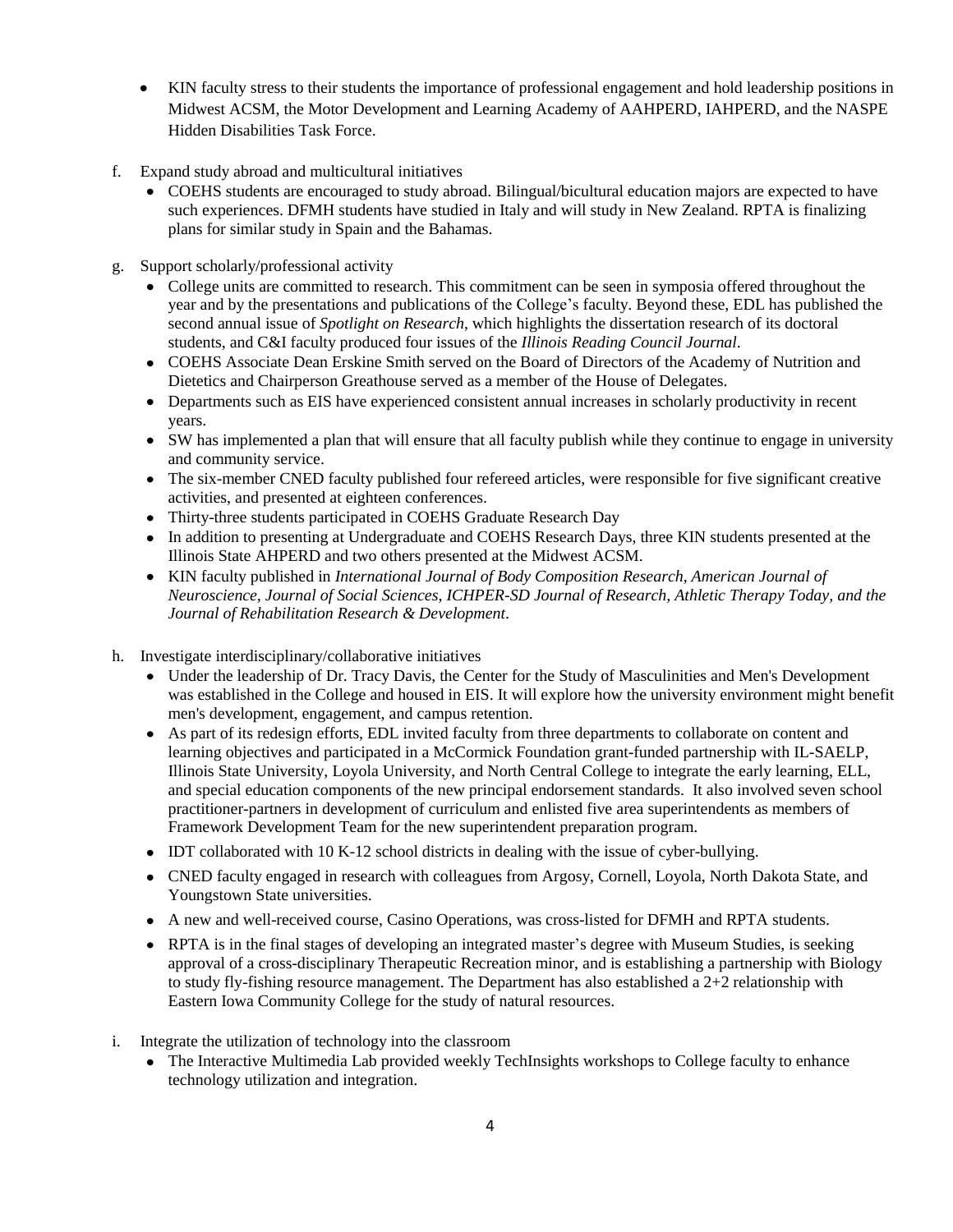- Faculty Innovators continues to provide cutting-edge instruction on the effective uses of technology in instructional settings.
- EDL converted one-third of its EdS and EdD courses to a video mode of delivery. Further, all courses in its current doctoral cohort will be taught by video connection, with the instructor in Moline or at a remote site.

## **Enhanced Culture for High Achieving Students**

- a. Enhance Centennial Honors College
	- A faculty member of the Department of Kinesiology became the Assistant Director of the Centennial Honors College.
	- The College's undergraduate programs regularly encourage students to take advantage of the value-added elements of the Centennial Honors College.
- b. Increase mentorship opportunities between faculty and students
	- Faculty regularly assist students in preparing presentations for state and national professional conferences. C&I undergraduate students participated in and led sessions at the PreK-8 Science Update Conference.
	- As a strategy for increasing freshmen retention, DFMH has implemented a Fall Fun Night to provide new students with a structured opportunity to spend time with department faculty.
- c. Spotlight honors society and organizations
	- COEHS departments have a number of honors affiliations. Many also have faculty who model the importance of this element. In HS, for instance, both the Eta Sigma Gamma health honor society and the WIU- IESMA student groups are experiencing increases in their membership. This is complemented by the interest of faculty members of the department in joining Phi Beta Delta, an honor society for international scholars, of which the department chairperson is already a member.
	- Many honors societies also engage in service activities. In CNED, the XI Chapter of Chi Sigma Iota provided such service at Good Samaritan's Retirement Home in Davenport.
- d. Highlight undergraduate research opportunities
	- Forty-eight students participated in Undergraduate Research Day.
	- Twenty-eight students participated in Tech Fest

#### **Access and Equity**

- a. Increase diversity
	- Approximately one-third of the undergraduate students in EIS are native speakers of Spanish.
	- EDL continued its Diversity Partners Program and has developed an Advanced Programs Diversity Curriculum Matrix that ensures that six required diversity proficiencies are present.
	- KIN and RPTA participated in the Provost's Underrepresented Minority Visiting Professor Program.
	- More than thirty percent of IDT's undergraduate students are members of underrepresented groups.
	- The arrival of diverse faculty has enriched programs such as Emergency Management in the Department of Health Sciences.
	- Fifty Rock Island students were provided services and school supplies through the fourth year of the AT&Tfunded Pacers grant housed in Counselor Education.
- b. Increase internationalization
	- EDL has recently admitted international students who are pursuing the MSEd in leadership but will not seek certification.
	- IDT's graduate students include a Fulbright scholar from Indonesia and a faculty member from a technical college in Mexico. The Department has established a Memorandum of Understanding with Zhejiang Normal University in China and with the Universitas Pendidikan Ganesha in Bali. It has also signed an implementation agreement with a private school in India.
	- Complementing its relationship with Sapir College in Israel, LEJA has established a Memorandum of Understanding with East China University of Political Science and Law. It has hosted visiting professors from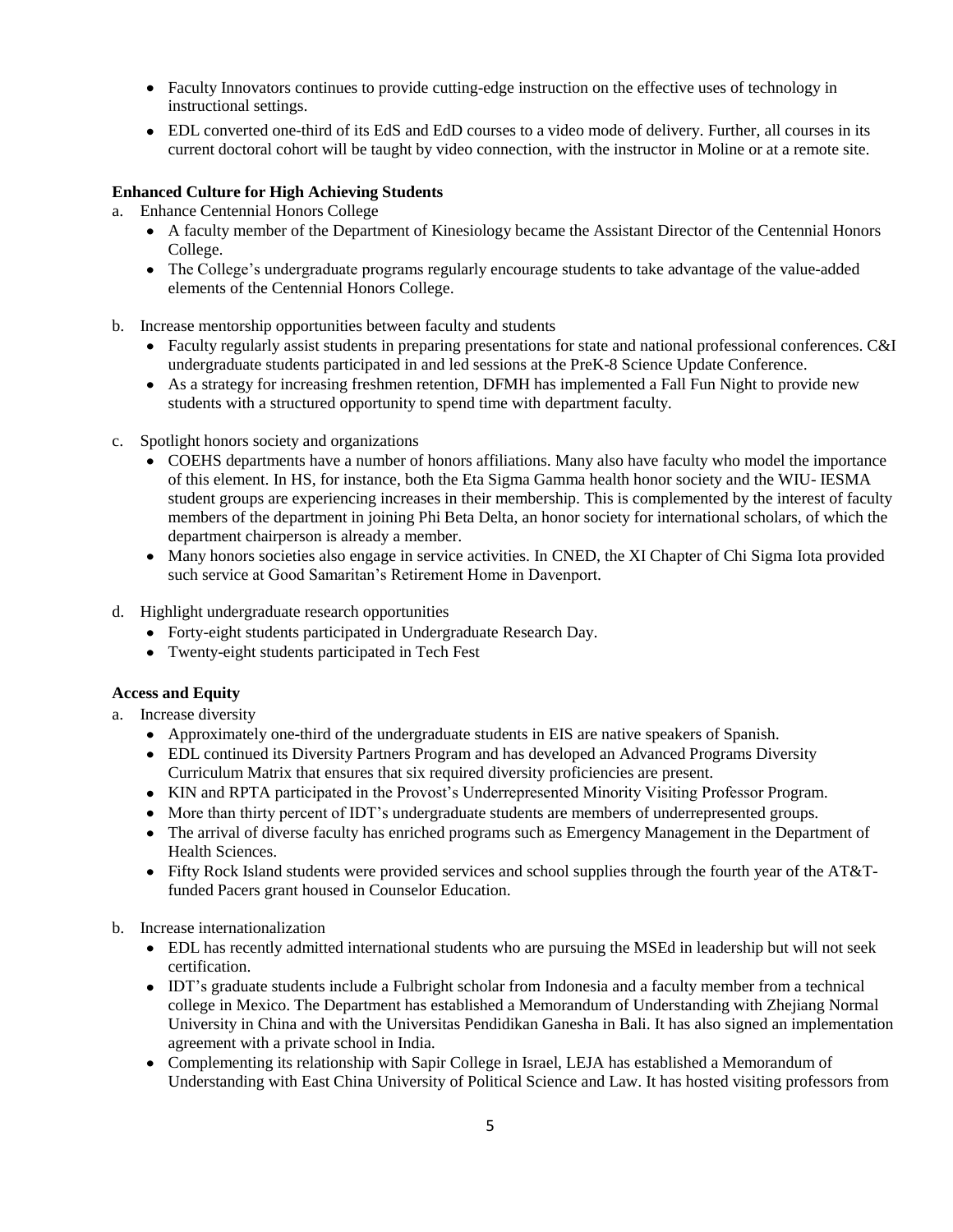South Korea and Russia. It has sponsored two international conferences and is establishing a committee to foster international collaboration and research, faculty and student exchanges, and sister school relationships.

- Faculty from LEJA are currently preparing to travel to Botswana to explore a separate professional exchange program.
- A new HS course on the topic of international health (HS 521) was offered this year. More than a third of those enrolled were international students from India, Myanmar, Nigeria, Canada, Jamaica, China, Lebanon, Turkmenistan, and Uzbekistan or former Peace Corps Fellows who had served in Armenia, Ecuador, Ethiopia, and Swaziland.
- c. Enhance recruitment and retention activities
	- As part of the College's integrated recruitment and retention plan, departments established nearly forty new 2+2 relationships with community colleges and used PatronMail to reach prospective students.
	- EDL and EIS have capitalized on the University's recently established membership in the University Center of Lake County (UCLC). Coursework will support the Ed.D. and Ed.S. in Educational Leadership degree programs and will establish a WIU presence in the northern counties.
	- C&I and the Teacher Education Program created a 0-credit, test-prep course to aid students in preparing for the required Illinois Basic Skills Test.
	- Departments are tracking the progress of students to help ensure the timely completion of their programs.
	- LEJA is establishing a CEU-offering educational partnership with the Illinois Law Enforcement Executive Institute. It is actively recruiting members of underrepresented groups in Chicago, Rockford, Peoria, and East St. Louis and has crafted a Dual Linkages relationship with Black Hawk College. Such developments have contributed to a more than 25% increase in undergraduate enrollment and for the need for two new LEJA scholarships, one need-based for majors demonstrating exceptional scholarly aptitude.
	- SW is exploring a comprehensive student and program assessment system, which will allow for strategic program improvement and the ability to compare itself with other BSW programs throughout the nation.

## **Facilities Enhancement and Deferred Maintenance**

- a. Support for renovation of science laboratories
	- In collaboration with the Physical Plant and uTech, the College funded the renovation of the C&I Science Lab in Horrabin 62.
- b. Support for the enhancement of technology infrastructure
	- The College addressed certain infrastructural needs such as repairing/upgrading/replacing failing computer and projection systems in ten classrooms. These efforts complemented essential classroom technology maintenance in five buildings. In addition, twenty-five failing classroom and faculty and staff computers were upgraded or replaced.

#### **Fiscal Responsibility and Accountability**

- a. Review departmental budgets
	- Departments' operating budgets remained flat for the fiscal year, and the University's funding limitations required that each department exhibit fiscal restraint.
- b. Allocate new funding and reallocate variance dollars to support University priorities: N/A
- c. Identify alternative funding sources
	- Departments have used Indirect Cost Recovery dollars to supplement their operational budgets. C&I has secured such monies through the Department's publication of the *Illinois Reading Council Journal*. Other departments have utilized sponsored credit to provide coursework to persons who would not otherwise be Western students, thereby garnering ICR.
	- $\bullet$  . DFMH's Knoblauch Café modestly increased the price of its meals to cover the deficit generated by the loss of funds from the WACS program.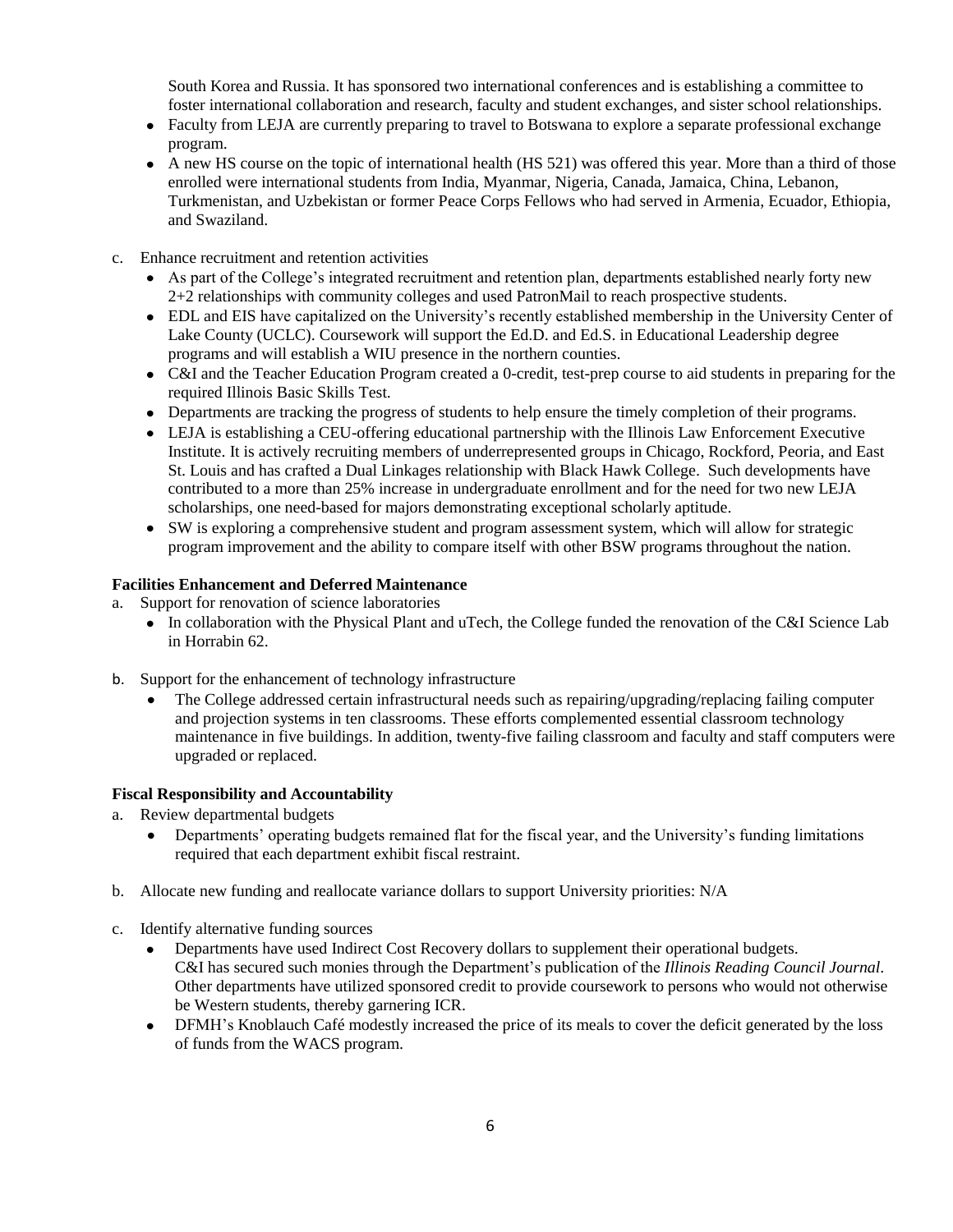- d. Review academic program costs
	- The COEHS Dean's Office met throughout the year with chairpersons to consider program costs, SCH production, vacant faculty lines, and immediate and long-term goals and student admission and enrollment numbers. Marketing and retention targets were established.

#### **3. COEHS Measures of Productivity**

The College of Education and Human Services measures its productivity through careful analysis of enrollment and faculty performance data. A number of the largest and most sought-after programs on campus are found in the College, a function of high student satisfaction, occupational demand, and timely degree completion.

In 2011, 841 undergraduate and 367 graduate degrees were conferred. Approximately 8.5 percent fewer degrees were conferred in COEHS in 2011 when compared to 2007. The primary contributor to the decrease was the 100 fewer undergraduate degrees conferred in COEHS programs. The decrease in the number of undergraduate degrees awarded mirrors the 8 percent decline in the number of undergraduate students who have selected majors in COEHS programs between 2007 and 2011. This change is reflective of the trend in WIU enrollment over the period.

|               | Fall 2007 | <b>Fall 2008</b> | Fall 2009 | <b>Fall 2010</b> | Fall 2011 |
|---------------|-----------|------------------|-----------|------------------|-----------|
| Undergraduate | 4041      | 3798             | 3756      | 3756             | 3725      |
| Graduate      | 138       | 193              | 1056      | 1026             | 949       |
| Total         | 5179      | 4991             | 4812      | 4782             | 4674      |

# COEHS Majors

|               | 2007<br>ГV | 2008<br>ГV | FY 2009 | Y 2010     | 2011<br>ГV |
|---------------|------------|------------|---------|------------|------------|
| ∪ndergraduate | 955        | 944        | 940     | 055<br>ບບບ | 841        |
| Graduate      | 365        | 361        | 367     | 409        | 367        |
| Total         | 320        | 1305       | 1307    | 1264       | 208        |

#### COEHS Degrees Conferred

The computed cost for direct instruction within COEHS consistently falls below the University average. Likewise, instructional costs for most COEHS academic degree programs were generally lower than the state average for comparable programs. These patterns persist while program quality remains at very high levels as evidenced by continued accreditation, placement rates, and positive feedback on surveys of COEHS graduates. While the College's programs are particularly sensitive to controlling costs, it is also the case that departments with large numbers of student teachers or interns struggle to find organizational models and the fiscal resources necessary to adequately meet these field-based needs.

COEHS is also home to several generative units. The Center for Best Practices in Early Childhood Education's Provider Connections Credentialing and Enrollment grant was renewed (\$390,316 from IDHS), as was its STARNET program (\$978,500 from ISBE). The Center was responsible for approximately \$172,000 ICR dollars.

The Center provided newsletters to more than 16,500 individuals, processed 4,280 early childhood credentials, and provided technical assistance for 11,227 persons. The number of those receiving the Center's mailings, attending its workshops and conference presentations, borrowing resources from its library, viewing its videos, and/or seeking technical assistance from staff exceeds 44,600. The total of *unique* hits on two of its sites for was 243,893. Although impressive, such numbers cannot account for the children and families whose lives were impacted because a provider made critical changes as the result of participating in one of the Center's services or workshops.

The Curriculum Publications Clearinghouse received a total of \$115,425 to make available Illinois Community College Board (ICCB) approved adult education materials on a cost-recovery basis. These materials include, but are not limited to, the Constitution Study Guides and Manuals, TABE testing materials, the BEST Literacy Tests and Manuals, and the BEST Plus materials and TAGS. CPC also provided exhibits at the Central Illinois Adult Education Service Center, the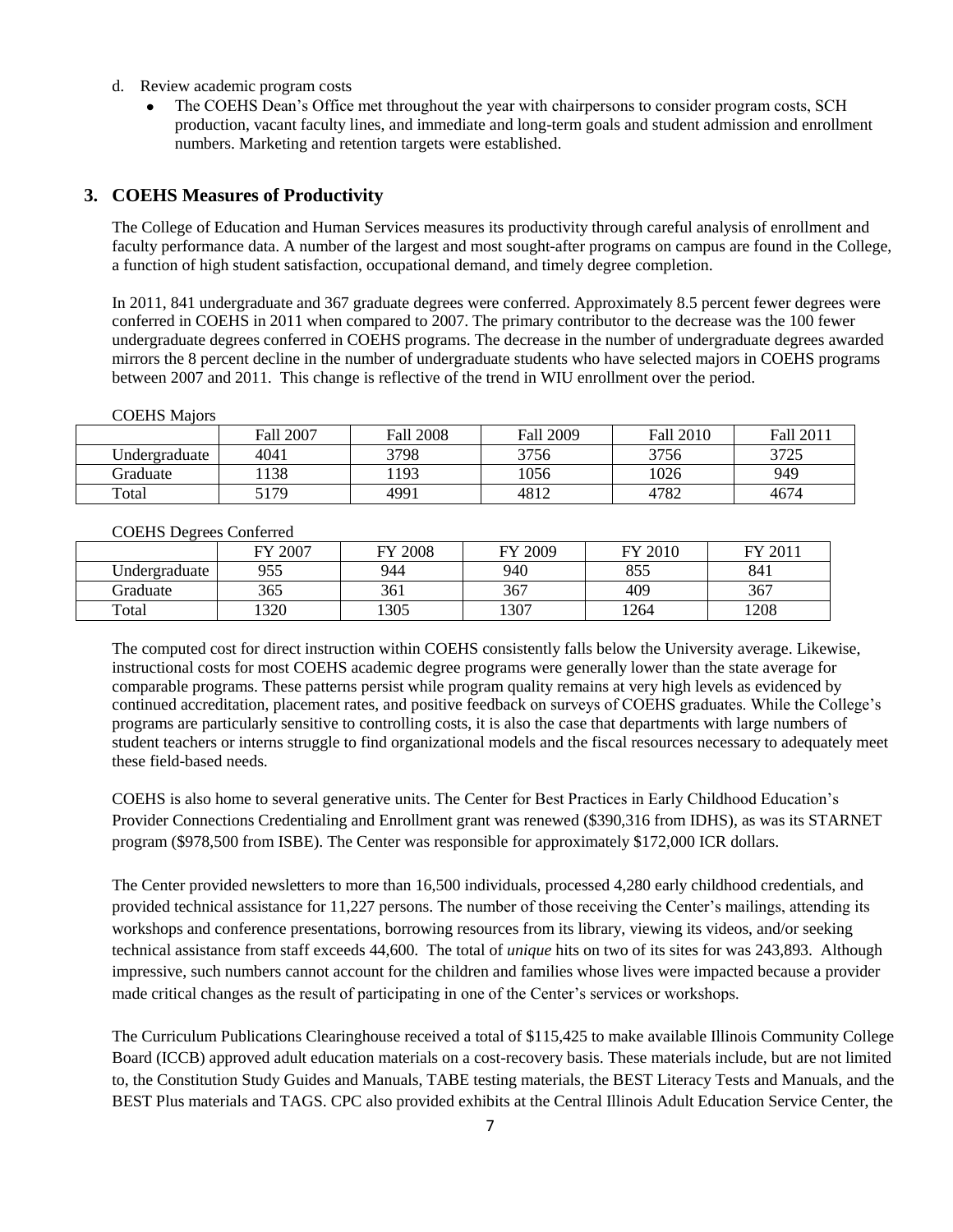Southern Illinois Professional Development Center, the Adult Learning Resource Center, and the Commission on Adult Basic Education.

The Central Illinois Adult Education Service Center (CIAESC) received a total of \$425,220 to provide professional development opportunities for GED, ESL, ABE, ASE, and adult literacy instructors in the 20 central Illinois adult education programs and the Department of Corrections. In a dramatic change from the previous fiscal year, the Illinois Community College Board (ICCB) has assigned focus areas to each of the three service centers in the state. The CIAESC focus area has concentrated on curriculum goals and alignment with state standards. The ICCB provided additional grant monies this year to align the Illinois Content Standards with the Common Core State Standards. The Center's professional development workshops reach hundreds of educators throughout Illinois.

The Office for Partnerships*,* Professional Development, and Technology offered its Summer Experience to Illinois educators and provided workshops throughout the state via STAR-Online/Onsite, directly impacting educators in more than thirty Illinois districts. The unit also coordinated and managed the Teacher Education Program's Technology Competency Assessment and its English Language Learner (ELL) modules. Nearly 600 students registered during the review period. The Office has also partnered with Regional Offices of Education throughout the state and with the recently funded Illinois Virtual School.

The staff of Instructional Development Services (IDS) provided training related to the integration of emergent technologies for instruction and human services fieldwork for more than 900 clients. The Interactive Multimedia Lab provided 84 hours of workshops and published 20 blog topics. More than 600 hours of "just-in-time" training and support for standard technology was provided to faculty, students, and staff of COEHS. Through a cooperative campus effort, an online videoconferencing training center was designed and is now available. IDS's services were complemented by the Technology Resource Center that made laptop computer carts available 672 times to College faculty. Laptops and other technology were also made available to faculty, staff, and students through the TRC checkout program. Twenty-two faculty members participated in the IDS's Faculty Innovators Program in their twoyear study of the potential impact of Apple iPads in teaching and learning.

The COEHS Webmaster has worked with the College's academic units, centers, faculty and staff to maintain current websites by adding new content, video, photos, and audio clips. Additionally, five departmental Quad Cities' websites have been migrated to the University's Content Management System. Nearly sixty hours of Content Management training have been provided. A mobile website for RPTA is currently under development.

# **4. COEHS Funding Sources That Enhanced Accomplishments and Productivity:**

#### **a. Western Illinois University Foundation funds:**

As of March 1, 2012 private giving to the College totals \$728,028.67. This includes \$45,134 in pledges and \$682,694.67 in cash gifts. This number must be adjusted by dollars received from the Anderson estate for a true comparison. The adjusted cash gifts value of \$227,894.67 is more than double the \$104,167 reported in FY2011.

Significant Gift Commitments:

\$455,000 received from the Roy and Gladys Anderson Estate – estimated value \$750,000 to \$1,000,000. \$100,000 received from AT&T for CNED's PACERS grant \$25,000 received from Nick and Susan DiGrino to fund a scholarship in special education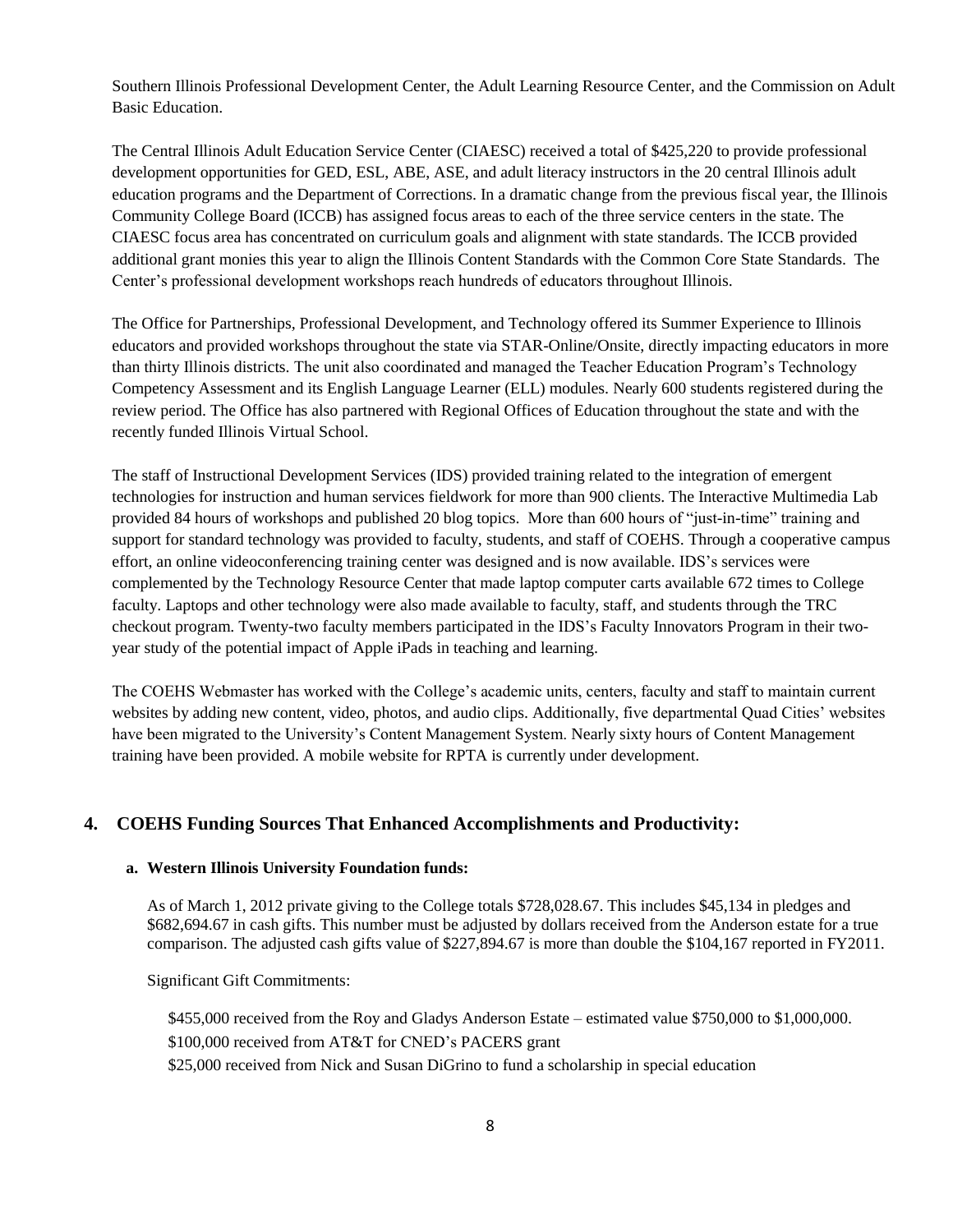\$20,000 received from Verizon Foundation for the Center for the Study of Masculinities and Men's Development

- Supported implementation of a media campaign and bystander training initiative focusing on reducing interpersonal violence on the Macomb campus.
- Provided co-sponsorship MAN (Men Advocating Nonviolence), a student group for men on campus with the Interpersonal Violence Prevention initiative housed in the Women's Center

Verbal Commitments: Endowed scholarship in DFMH

#### Grant Submissions:

Braitmeyer Foundation for teacher professional development training in conjunction with Macomb Schools Coke Foundation for CSMMD classes to increase success and retention among targeted populations Verizon Foundation for continuation funding of the CSMMD project

#### **b. Funds available due to vacant positions or dollars saved: N/A**

#### **c. Grants, contracts, or local funds:**

The College's faculty and centers have been consistently effective grant makers. The Office of Sponsored Projects reports that ten grants were funded in the amount of \$2,447,330 compared with six grants totaling \$2,217,507 for the same period in the previous year.

#### **d. Internal Reallocations: N/A**

## **e. Other fund sources**

Approximately one-half of the College's ICR dollars return to the department responsible for obtaining the award. These ICR funds are being used to support ongoing and highly successful programs such as Faculty Innovators, to acquire classroom furnishings, to maintain electronic classrooms, and to support research initiatives. The COEHS Office of the Dean received ICR funds totaling \$109,740 in FY12 and projects a similar figure for the coming year. This figure represents the 45% share of the total ICR generated by COEHS units.

# **Budget Enhancement Outcomes for FY12**

The Provost has indicated that approved funds will become available before the end of the current fiscal year for the purchase of 40 computers for the COEHS-supported, multi-application computer lab in Horrabin Hall 111. *See Attachment A*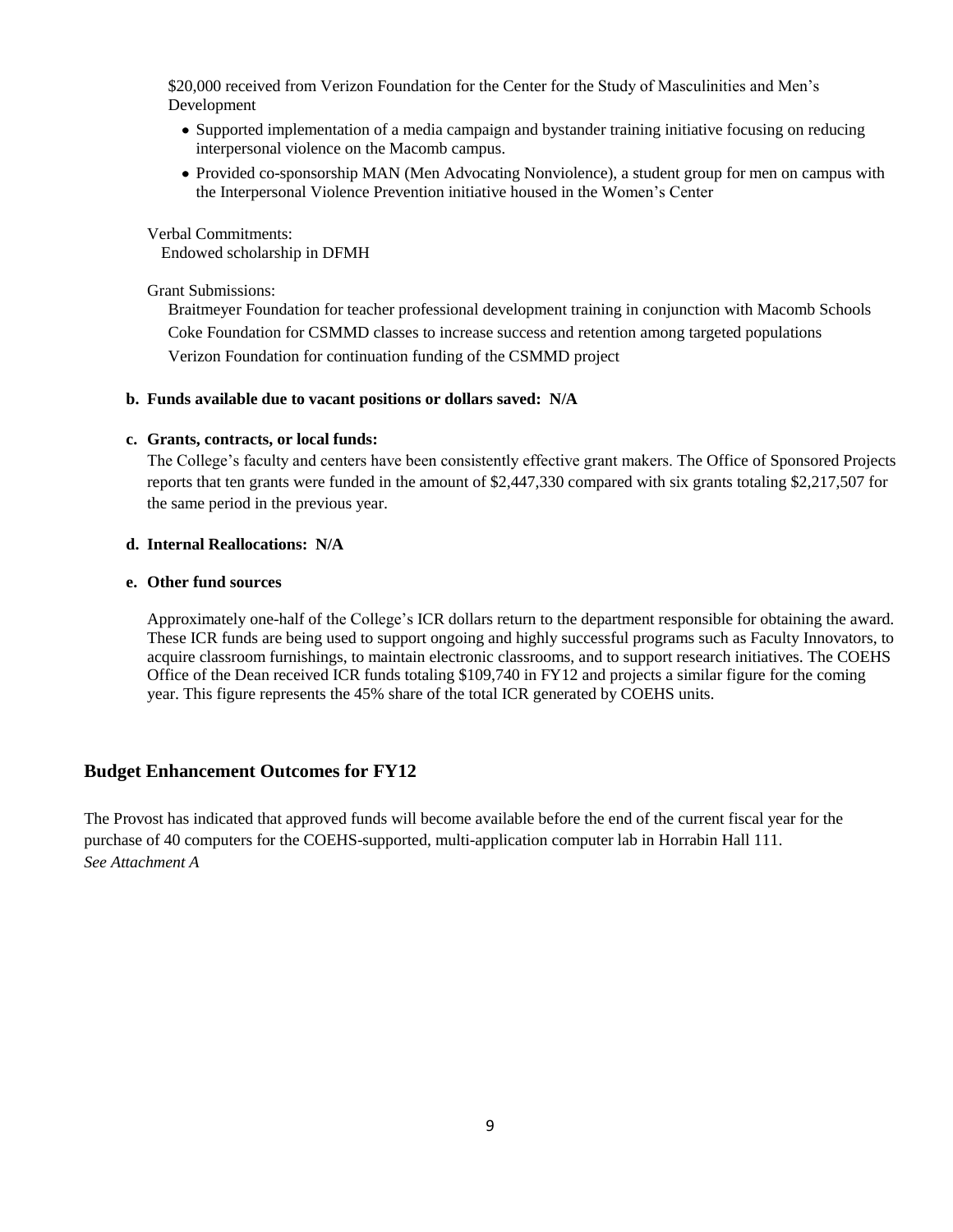# **FISCAL YEAR 2013**

# **Major Objectives and Productivity Measures for FY13**

# **1. Enhanced Culture for Teaching and Learning**

- a) Return a CNED Unit-A faculty line. *Short-term*
- b) Construct a mock courtroom for LEJA. *Short-term*
- c) Implement the COEHS Faculty Council Colloquia. *Short-term*
- d) Fund the Dean's Professional Travel Award competition for COEHS faculty. *Short-term*
- e) Implement the COEHS Junior Faculty Mentoring Program. *Short-term*
- f) Audit and enhance undergraduate and graduate internship policies and procedures throughout the College. *Short-term*
- g) Conduct a review of the number of graduate assistants, their respective responsibilities, and alignment with best practices. *Short-term*
- h) Secure a COEHS assistant dean for the QC campus. *Short-term*

# **2. Fiscal Responsibility and Accountability**

- a) Conduct an environmental scan of the College's programs, as the central element of the articulation of a College strategic plan. *Short-term*
- b) Grow the levels of College and externally funded initiatives through the efforts of faculty and the College's designated centers with the goal of a five percent increase during the fiscal year. *Short-term*

# **3. Focus on Statewide Public Agenda and Performance Funding Initiatives**

- a) Develop integrated strategies across the College for effective retention of students. *Short-term*
- b) Designate ten graduate assistantship positions to be assigned to academic units that demonstrate a commitment to recruitment of underrepresented graduate students. *Short-term*

# **4. Facilities Enhancement and Deferred Maintenance**

- a) Address serious safety concerns in Brophy Hall. *This initiative was previously approved but remains unfunded. Short-term*
- b) Address necessary maintenance and infrastructural needs at Horn Field Campus. *Short-term*
- c) Purchase a spectrophotometer for DFMH. *Short-term*
- d) Replace three RPTA canoes. *Short-term*
- e) Purchase Knoblauch Hall Corporate Dining Room furnishings. *Short-term*
- f) Complete an audit to ensure more effective and appropriate use of the physical space assigned to the College and to determine future space needs. *Short-term*
- g) Construct a storage building for the Horn Field Campus. *Mid-term*
- h) Explore funding for the design and replacement of Horrabin Hall. *Long-term*

# **5. Technology Enhancement**

- a) Restore the four-year replacement rotation of faculty/staff computers that was deferred by uTech. *Short-term*
- b) Upgrade five e-classrooms. *Short-term*
- c) Fund WEPPAS upgrade. *Short-term*
- d) Purchase 10 Asur Eeee Tablets. *Short-term*
- e) Upgrade HH 60 Conference Room. *Mid-term*
- f) Upgrade HH 1 Multi-use Conference Room. *Mid-term*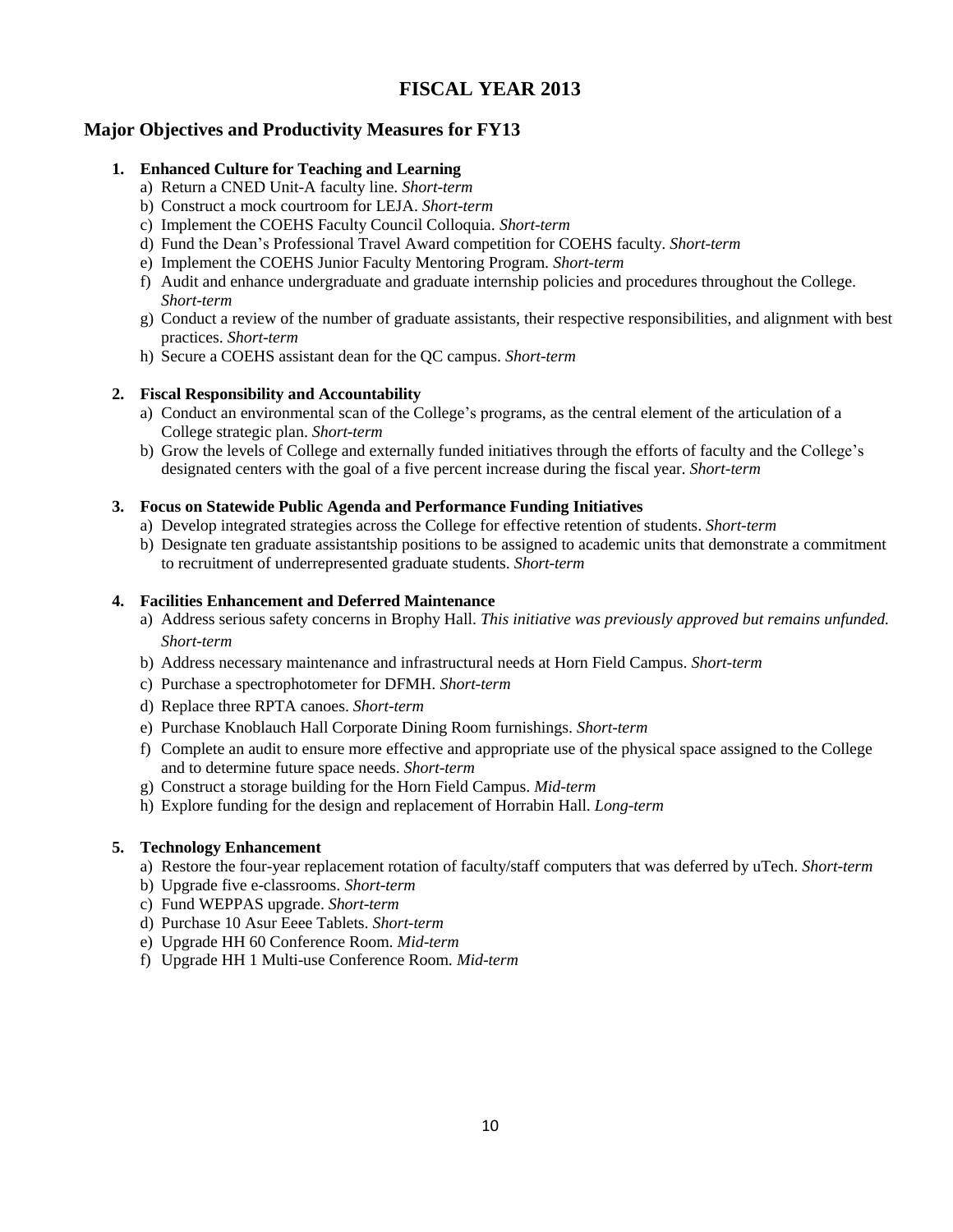# **COEHS Technology Goals and Objectives**

COEHS faculty and staff continue to be active members of the President's University Technology Advisory Group (UTAG), Mobile Computing Taskforce (MCTF), the Technology Implementation Working Group, uTech Lab Committee, the Internet Technology Advisory Committee (iTAC), the Web Accessibility Committee (WAC), and the Distance Learning Subcommittee. A college-wide technology committee was formed to advise the Dean regarding development, replacement, and training. The committee's goals and action items can be found at[:](http://www.wiu.edu/coehs/technology/techcommittee.php) <http://www.wiu.edu/coehs/technology/techcommittee.php> As noted below, many of the goals are dependent upon uTech providing the necessary infrastructure. The FY2013 goals are as follows:

#### **1. Enhance necessary infrastructure licensing and support for the development and delivery of distance education programs via videoconferencing mechanisms and WesternOnline or its equivalent.**

- a) Distance Learning Classroom Renovations: Provide two additional videoconferencing rooms (one on the Macomb campus and one on the Quad Cities campus) capable of sending and receiving high quality 3-way multipoint transmissions between the Macomb Campus, the Quad Cities Campus and the University Center at Lake County. *(Short-term and uTech-dependent)*
- b) Fund an upgrade to the point of egress and all network provisions in Horrabin Hall, the central hub for COEHS videoconference courses. The current infrastructure restricts basic teaching and learning and has also prevented faculty from considering technological innovations. *(Short-term and uTech-dependent)*
- c) Enhance resources (e.g., instructional designers, web developers, and graphic artists) to assist faculty in the re-design of instruction and of production support. *(Short-term)*
- d) Provide a workable and supported desktop videoconferencing system to effectively deliver quality online courses, professional development webinars, and redundancy channels for videoconferencing courses. *(Midterm and uTech shared responsibility)*
- e) Upgrade end-of-life equipment in Horrabin Hall 83 and Horrabin Hall 78 to provide two, additional, "large format" classrooms capable of sending and receiving high quality 3-way multipoint. The entire College would benefit as would the departments of LEJA, IDT, HS, and EDL. *(Mid-term and uTech-dependent)*

# **2. Replace essential computing hardware and software.**

- a) Replace 139 faculty and staff computers. *(Short-term and Rotational)*
- b) Renovate Horrabin Hall 27 and Knoblauch Hall 224 providing SmartTechnologies. *(Short-term)*
- c) Renovate Horrabin Hall 60 and Horrabin 1 conference facilities. *(Short-term)*
- d) Renovate Horrabin Hall 3, Brophy Hall 125, Currens Hall 440, and Stipes Hall 213. *(Short-term and Ongoing)*

#### **3. Continue the utilization of emergent technologies and strategies in instruction, research, and marketing.**

- a) Fund the development of educational apps that can be used in courses, marketed to other professionals, and reported in journals devoted to curriculum. *(Short-term)*
- b) Explore document imaging for the Center for the Preparation of Education Professionals. *(Mid-term)*
- c) Market college technology services to students and faculty. *(Short-term and Ongoing)*

# **Internal Reallocations and Reorganizations**

1. Planned FY13 reallocations or reorganizations:

The centralizing of the College's variance dollars has hampered its ability to be responsive to the distinctive needs of its departments and centers. Despite limited access to these monies, COEHS has reallocated funds in support of the following initiatives: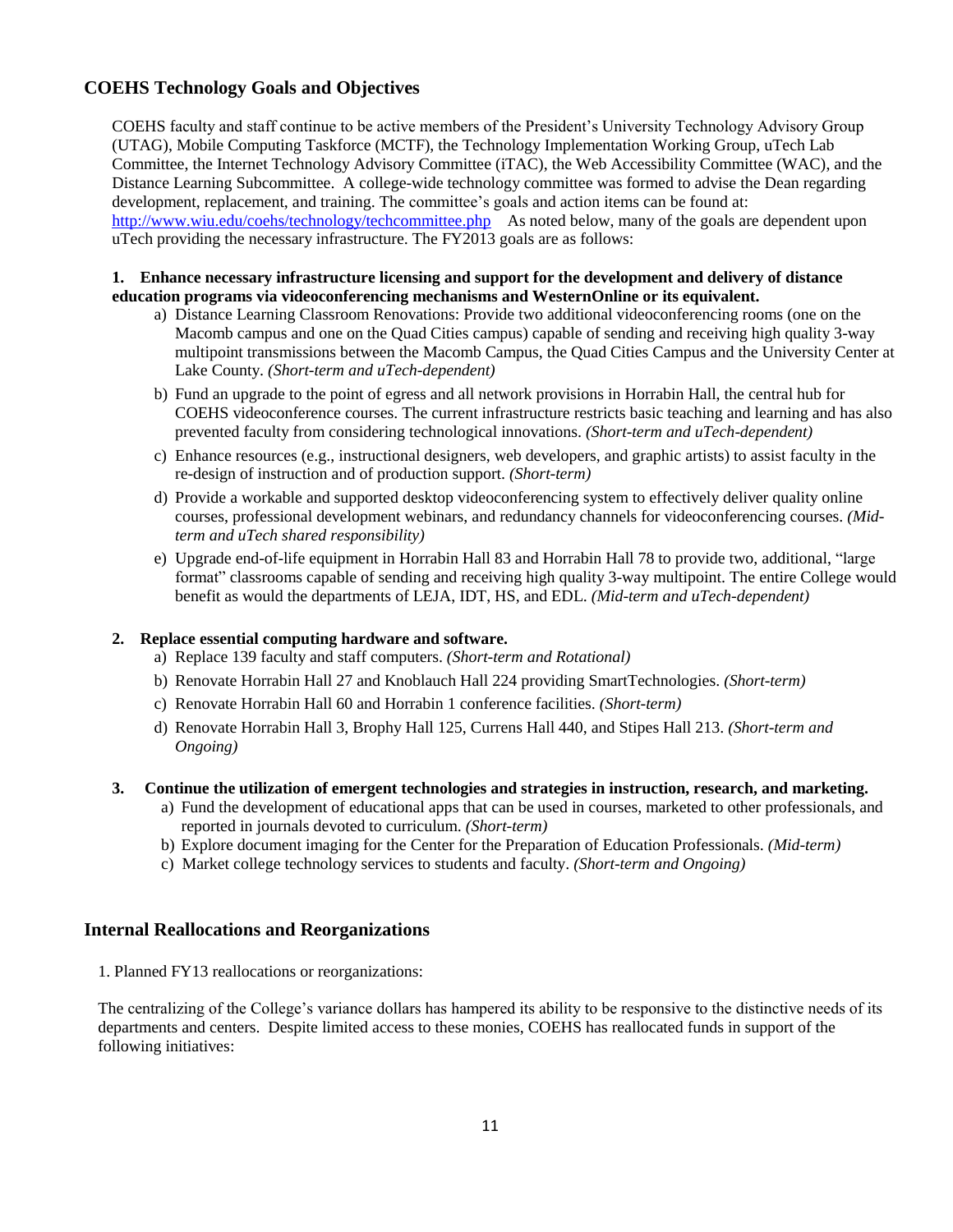- a) The College recognizes that contemporary students require alternative modes of instruction and has made funds available for faculty to develop online courses and to promote the College's three exclusively online programs. *(Goal 1.i. and 4.l.)*
- b) The need for enhancement of faculty scholarship has resulted in reallocation of funds for a competitive travel support program for the presentation of faculty research*. (Goals 5.a., 1.l., 5.b., and 5.c.)*
- c) To enhance retention among entering students in the teacher education program, assessment and remediation for success in the "basic skills" test will receive continued support. *(Goal 1.g.)*
- 2. How reallocations and reorganizations further Strategic Plan goals and objectives: *See 1. above*.
- 3. How reallocations affect the unit's standard performance measures: *See 1. above*.
- 4. Plans to find new funds:
	- a) Divisional strategies to seek additional resources include a coordinated effort involving the College's eleven academic units, its centers, the Foundation and Development Office, and external partners to seek support from competitive government and foundation applied research initiatives; contracts for services with school districts, government agencies, commercial enterprise, and nonprofit organizations; corporate sponsorships; and alumni/friend development activity.
	- b) Additional resources would be used to enable faculty and center staff to finance various socially significant applied research projects in concert with partners in the public sphere. Additional resources would fund "release time" and "summer assigned time" for faculty to develop research proposals and make larger overall commitments to their fundable research agendas. ICR funds would be used in part.
	- c) Long-term external funding goals include strengthening the Center for Best Practices by recruiting an experienced director with a doctoral degree and successful grant writing experience; expanding the externally funded project work performed by OPPDT; facilitating growth of existing departmentally-based centers and institutes; exploring new centers and institutes within academic units; and fully utilizing the College's friends and alumni to increase contributions.
	- d) Indicators/benchmarks to track attainment of goals include maintaining current levels in externally funded grants and contracts while continuing the growth in development. The number of funded proposals and total external funding in FY13 is expected to remain at or near FY12 level. General outcomes in the area of development are expected to reflect annual increases in the range of five to eight percent. The College establishes these targets, fully recognizing that economic eventualities may well negatively affect them.
	- e) COEHS will explore with the Provost a less centralized model regarding the use of variance dollars previously held by colleges.

# **Western Illinois University Quad Cities**

1. COEHS Quad Cities program descriptions and performance:

Seven graduate programs and four undergraduate programs at the QC Campus are delivered in a timely manner, utilizing face-to-face courses augmented with CODEC and online delivery methods. Course delivery strategies are based on several factors, with course content and programmatic integrity and alignment with the Agreement serving as vital considerations.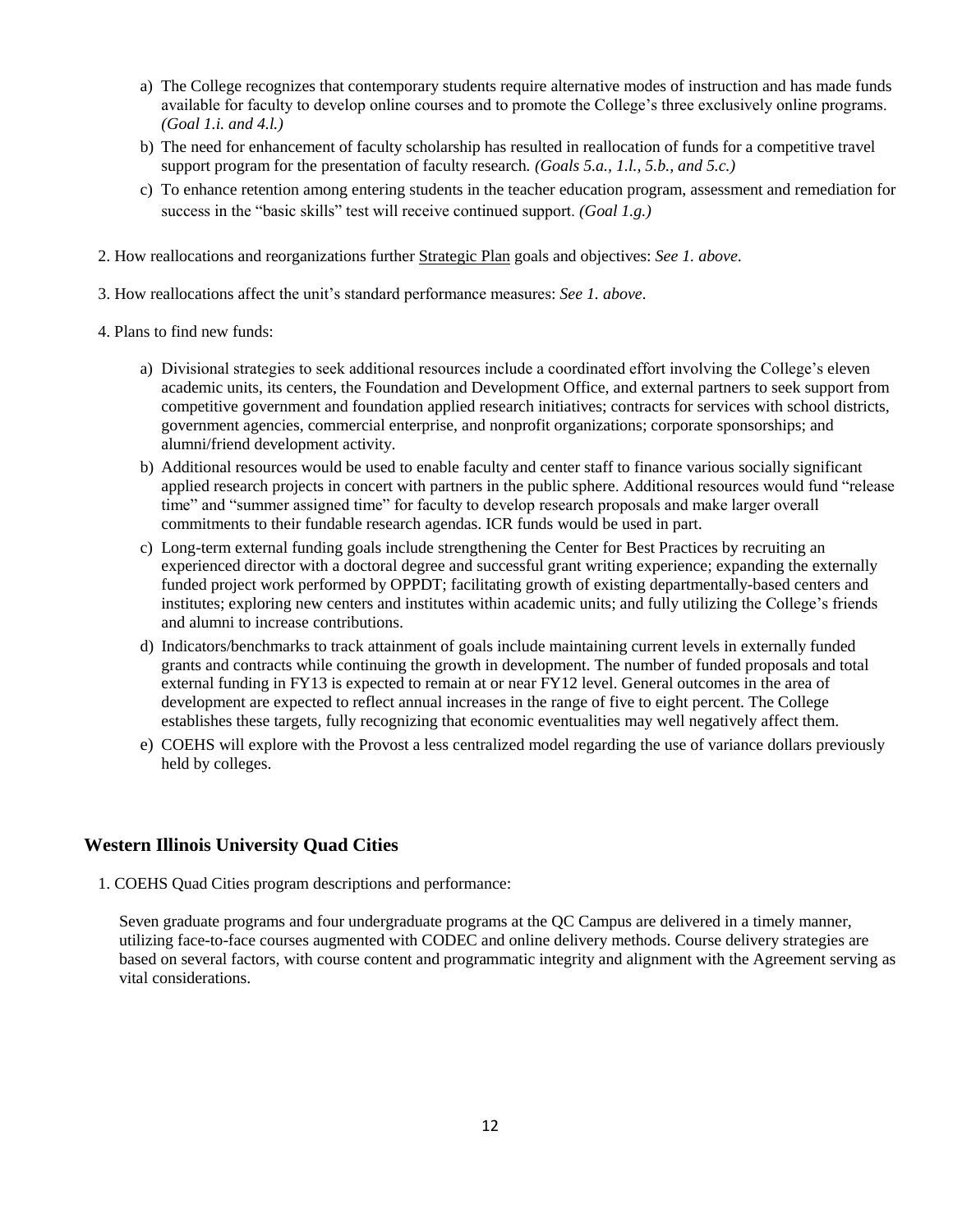Degree Programs of New COEHS Transfer Undergraduate Students for the Quad Cities Campus, Fall 2007 – 2011

|                                                      | 2007 | 2008             | 2009 | 2010 | 2011           |
|------------------------------------------------------|------|------------------|------|------|----------------|
| Curriculum & Instruction                             | 39   | 51               | 32   | 31   | 19             |
| <b>Elementary Education</b>                          | 39   | 35               | 32   | 31   | 19             |
| <b>Special Education</b>                             | ---  | 16               |      |      |                |
| Law Enforcement & Justice Administration             | 14   | 21               | 16   | 12   | 26             |
| <b>Recreation, Park &amp; Tourism Administration</b> | 8    | $\boldsymbol{4}$ | 6    | 20   | $\overline{7}$ |
| <b>Total College of Education and Human Services</b> | 61   | 76               | 54   | 63   | 52             |
| <b>Total Western Illinois University Quad Cities</b> | 184  | 197              | 207  | 195  | 178            |

|  | Degree Programs of New COEHS Graduate Students for the Quad Cities Campus, Fall 2007 – 2011 |  |  |
|--|---------------------------------------------------------------------------------------------|--|--|
|  |                                                                                             |  |  |

|                                                      | 2007 | 2008 | 2009           | 2010           | 2011 |
|------------------------------------------------------|------|------|----------------|----------------|------|
| <b>Counselor Education</b>                           | 10   | 14   | 18             | 11             | 8    |
| <b>Curriculum &amp; Instruction</b>                  | 24   | 35   | 20             | 10             | 15   |
| <b>Elementary Education</b>                          | 8    | 9    | 4              | $\overline{2}$ | 6    |
| <b>Reading</b>                                       | 13   | 19   | 11             | 2              | 8    |
| <b>Special Education</b>                             | 3    | 7    | 5              | 6              | 1    |
| <b>Educational &amp; Interdisciplinary Studies</b>   |      | 1    | 2              | 6              | 9    |
| <b>Educational &amp; Interdisciplinary Studies</b>   |      |      | $\overline{2}$ | 6              | 7    |
| PBC-TESOL                                            |      |      | ---            |                | 2    |
| <b>Educational Leadership</b>                        | 35   | 13   | 18             | 31             | 13   |
| <b>Educational Leadership</b>                        | 34   | 10   | 17             | 29             | 12   |
| <b>Educational Specialist</b>                        |      | 3    |                | 2              | 1    |
| <b>Health Sciences</b>                               | 3    | 6    | 4              | 5              | 5    |
| <b>Instructional Design &amp; Technology</b>         |      |      |                |                |      |
| <b>Kinesiology</b>                                   |      | ---  | ---            |                |      |
| <b>Sport Management</b>                              |      | ---  | ---            |                |      |
| Law Enforcement & Justice Administration             | 4    | 4    |                | 4              | 6    |
| Recreation, Park & Tourism Administration            |      |      |                | 2              |      |
| <b>Total College of Education and Human Services</b> | 79   | 73   | 64             | 69             | 57   |
| <b>Total Western Illinois University</b>             | 144  | 145  | 151            | 130            | 137  |

#### 2. COEHS Quad Cities faculty description:

Twenty-two full-time COEHS faculty lines are found on the WIU Quad Cities Campus, representing the departments of Educational Leadership; Curriculum and Instruction; Educational and Interdisciplinary Studies; Law Enforcement and Justice Administration; and Recreation, Park and Tourism Administration. Health Sciences has an active degree program but no resident QC faculty members. CNED, with a chairperson and five full-time faculty lines, offers a fully accredited master's degree program. A limited number of Macomb-based faculty members deliver coursework to the WIU Quad Cities Campus face-to-face and via CODEC and online courses. QC-based faculty with unique expertise are occasionally assigned to Macomb courses. A small cadre of area practitioners served in adjunctive instructional roles at the QC Campus.

- 3. Requests for new programs or offerings in the Quad Cities next year: N/A
- 4. COEHS short-term (2-4 years) and long-term (5 years or more) plans for Quad Cities:

Filling the current vacancy for a QC-based bilingual-bicultural faculty member will strengthen both undergraduate and graduate program strength in the region. Following the release of the Governor's budget, COEHS will learn if monies for the requested BSW program have been included in the long-range plans for FY14. If those lines are present, the College and Social Work will initiate faculty searches and work with QC staff to ensure that space and related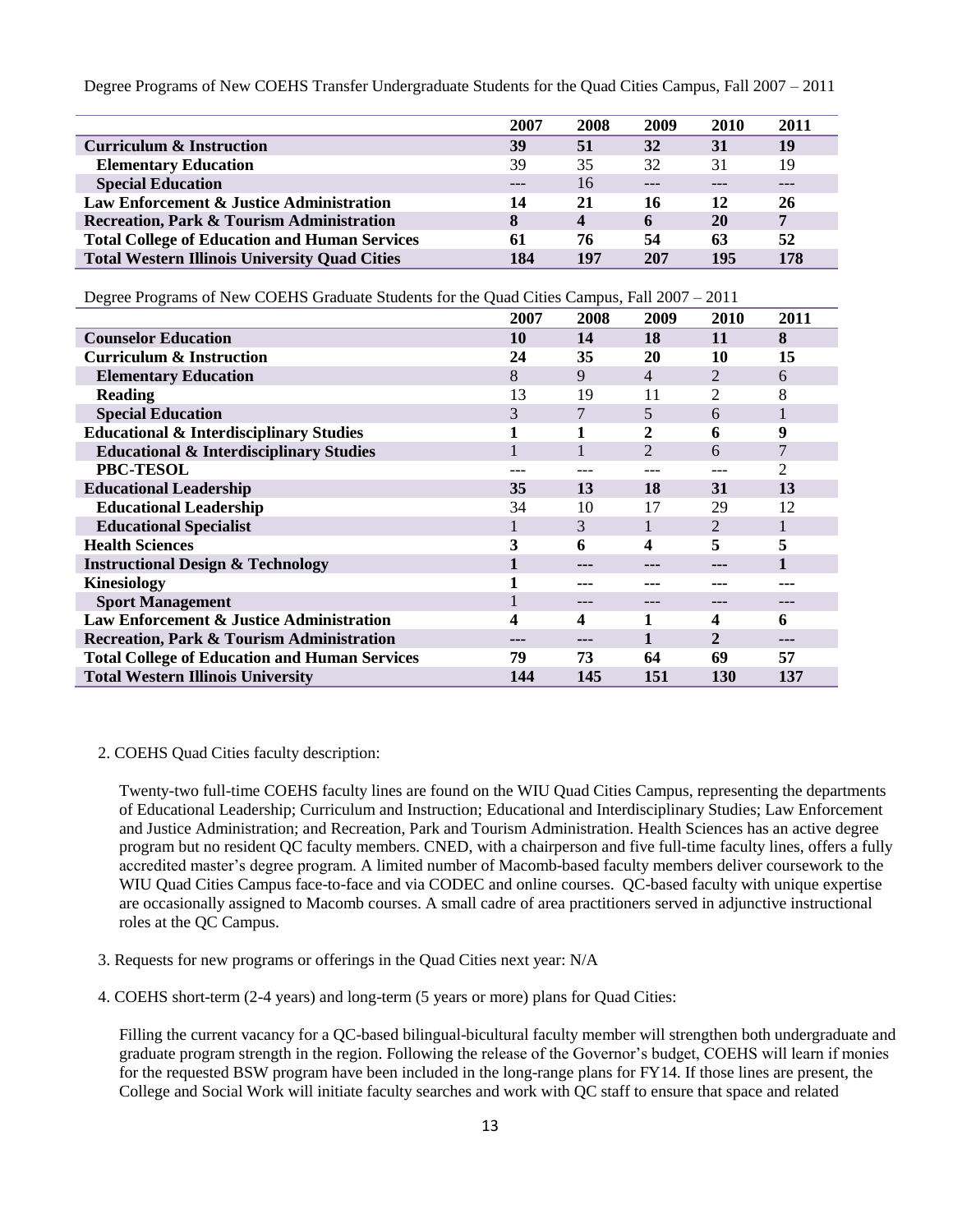program needs are addressed. The proposed integrated RPTA/Museum Studies degree program holds considerable promise. These initiatives should be considered short-term goals.

5. Additional resources (grants, foundation, etc.) derived from or located in the Quad Cities: N/A

# **New Funding Requests**

*See Attachments C*

*See Attachment D*

# **Scholarly/Professional Activities**

College of Education and Human Services faculty are active scholars and contributors to their respective disciplines. Faculty published 11 books and 127 book chapters/journal articles and technical reports. They delivered or co-delivered 292 presentations at state, regional, national and international conferences. COEHS faculty hold significant leadership roles in their professional associations reporting 204 professional service activities this year. Also reported were 85 creative activities for the year.

## **SUMMARY OF FY13 PRIORITIZED INITIATIVES**

| Requests of the Office of the Provost for Support of COEHS FY13 Priorities |                 |               |                   |  |  |
|----------------------------------------------------------------------------|-----------------|---------------|-------------------|--|--|
| <b>COEHS INITIATIVES</b>                                                   | <b>PRIORITY</b> | <b>AMOUNT</b> | <b>CUMULATIVE</b> |  |  |
| <b>COMPUTER REPLACEMENTS</b>                                               |                 | 139,000       | 139,000           |  |  |
| <b>COEHS E-CLASSROOM UPGRADES</b>                                          | 2               | 75,000        | 214,000           |  |  |
| <b>WEPPAS UPGRADE</b>                                                      | 3               | 25,000        | 239,000           |  |  |
| UNIT-A CNED FACULTY LINE                                                   | 4               | 55,000        | 294,000           |  |  |
| <b>BROPHY HALL SAFETY ISSUES</b>                                           | 5               | 24,000        | 318,000           |  |  |
| HORN FIELD CAMPUS EQUIPMENT                                                | 6               | 9,000         | 327,000           |  |  |
| LEJA MOCK COURTROOM                                                        | 7               | 30,000        | 357,000           |  |  |
| <b>GRADUATE ASSISTANT DIVERSITY INITIATIVE</b>                             | 8               | 88,000        | 445,000           |  |  |
| HORRABIN 60 CONFERENCE ROOM UPGRADE                                        | 9               | 78,500        | 523,500           |  |  |
| HORRABIN 1 CONFERENCE ROOM UPGRADE                                         | 10              | 125,000       | 648,500           |  |  |
| ASSISTANT DEAN QC CAMPUS                                                   | 11              | 122,000       | 770,500           |  |  |
| HORN FIELD STORAGE BUILDING                                                | 12              | 110,000       | 880,500           |  |  |

## COEHS-Funded FY13 Priorities

| <b>COEHS INITIATIVES</b>             | <b>PRIORITY</b> | <b>AMOUNT</b> | <b>CUMULATIVE</b> |
|--------------------------------------|-----------------|---------------|-------------------|
| COEHS ENVIRONMENTAL SCAN             |                 | 15,000        | 15,000            |
| <b>FACULTY TRAVEL</b>                |                 | 25,000        | 40,000            |
| COEHS FACULTY COUNCIL COLLOQUIA      |                 | 15,000        | 55,000            |
| JUNIOR FACULTY MENTORING PROGRAM     |                 | 3,000         | 58,000            |
| <b>ASUR E TABLETS</b>                |                 | 4,700         | 62,700            |
| DFMH SPECTROPHOTOMETER               |                 | 10,000        | 72,700            |
| KNOBLAUCH CORP DINING ROOM FURNITURE |                 | 4,900         | 77,600            |
| <b>RPTA CANOES</b>                   |                 | 4,500         | 82,100            |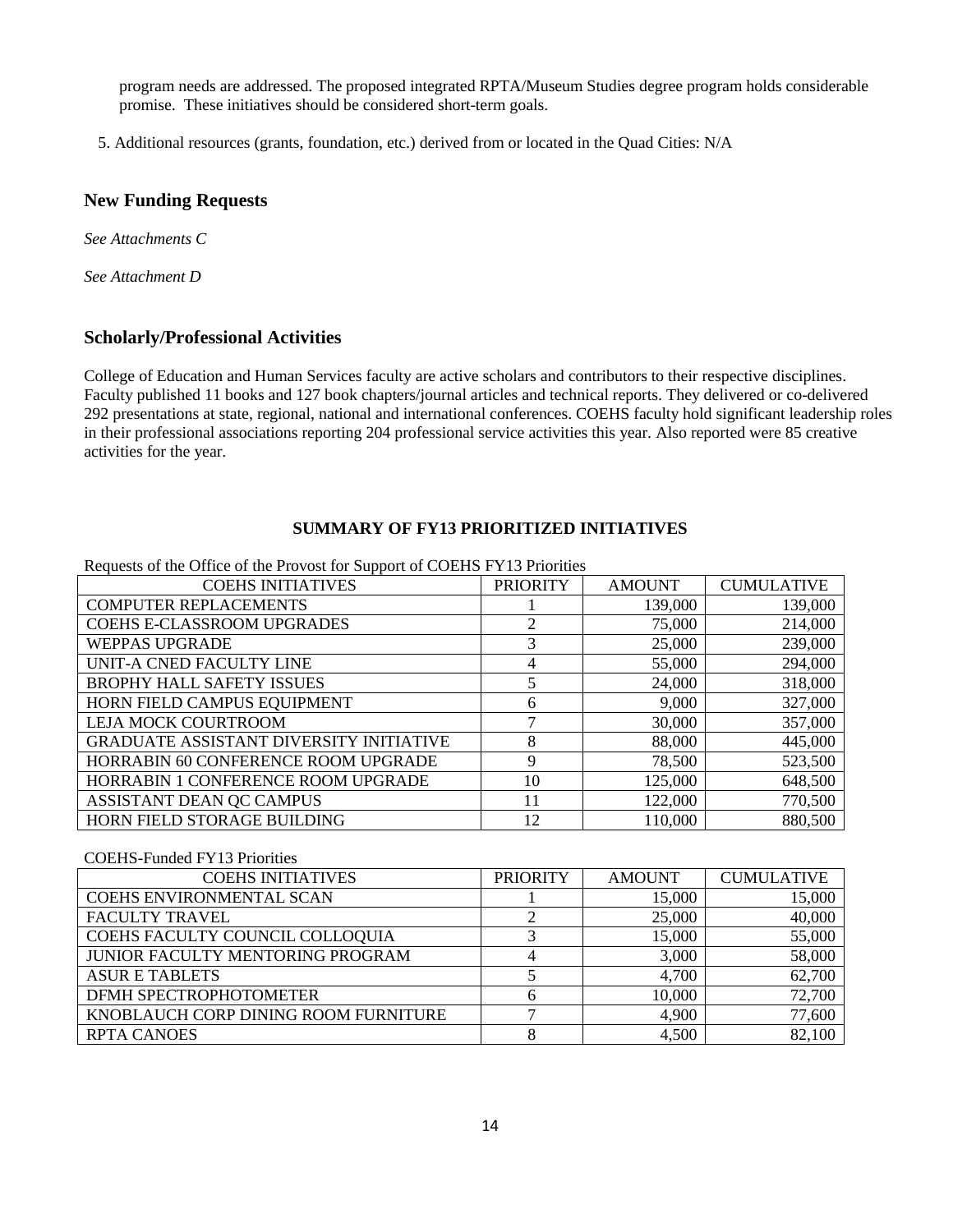# **Western Illinois University**

# **Accountability Report for Program Support – FY12**

1. Unit submitting request:

**COEHS** 

2. Short title of the initiative proposed for incremental funding.

Professional Multi-Application Computer Lab Upgrade

3. Describe the specific productivity measures achieved (refer to submitted materials the previous year, or year that funding was requested and provided).

Provost has indicated that approved funds will become available before the end of the current fiscal year for the purchase of 40 computers for the COEHS-supported, Horrabin 111 lab.

4. Provide a listing of all funds expended to date by the following categories:

| <b>Fund Type</b>                             | <b>Enhancement</b> | <b>Department/Unit Funds</b> |
|----------------------------------------------|--------------------|------------------------------|
| <b>Personnel Services</b>                    |                    |                              |
| <b>Equipment and Instructional Materials</b> | 40.000             |                              |
| Library Materials                            |                    |                              |
| <b>Contractual Services</b>                  |                    |                              |
| <b>Other Operating Funds</b>                 |                    |                              |
| <b>TOTALS</b>                                | 40,000             |                              |

#### *(Double-click to edit Microsoft Office Excel worksheet.)*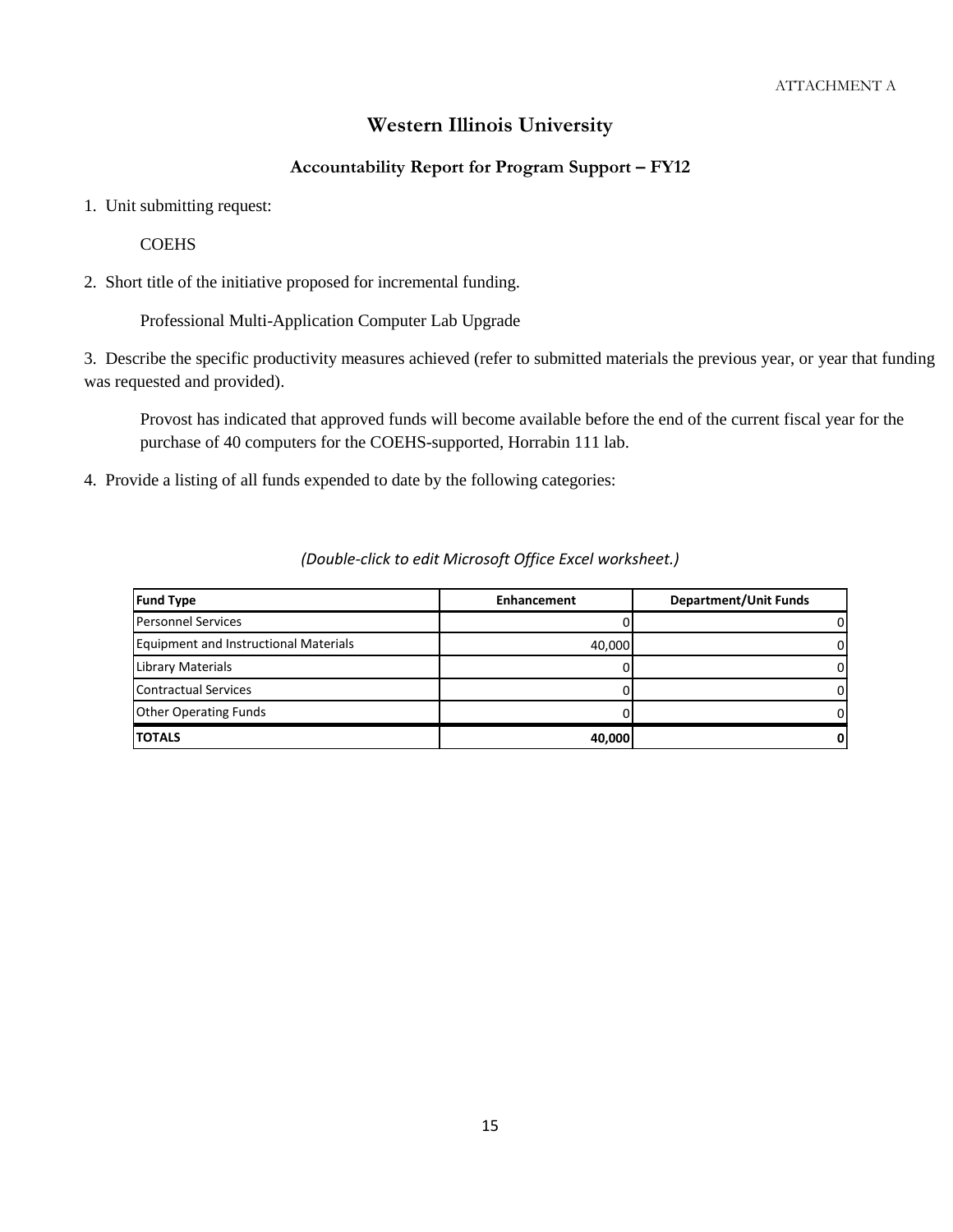# **Western Illinois University Budget Request — New Operating/Base Resources — FY13**

*Note: Use Attachment B for new academic degrees/options/certificates/concentrations.*

1. Unit Submitting Request: COEHS Priority Number 1

2. Provide a short title of the initiative/project proposed for incremental funding.

#### FACULTY AND STAFF COMPUTER REPLACEMENT

3. Provide a short description of the initiative/project proposed for incremental funding and how it relates to the University's goals, mission statement, or strategic plan.

The replacement of aging and failing computers will contribute to the ability of units to meet their articulated goals.

4. Describe the specific accomplishments and increases in productivity expected from this initiative/project and how results will be measured or evaluated.

See above.

5. Provide a listing of all incremental funds requested by the following categories:

*(Double-click to edit Microsoft Office Excel worksheet.)*

|                                           | <b>One-Time Funding</b> | <b>Continuous Funding</b> | <b>Requested Funding</b> |
|-------------------------------------------|-------------------------|---------------------------|--------------------------|
| <b>Fund Type</b>                          | (FY2013 Only)*          | (Beginning FY2013)*       | (Beginning FY2014)       |
| <b>Personnel Services</b>                 |                         |                           |                          |
| Faculty-Tenure Track                      |                         | $\Omega$                  | 0                        |
| Faculty-Non Tenure Track                  |                         | 0                         | ŋ                        |
| <b>Graduate Assistants</b>                |                         | 0                         |                          |
| Administrative                            | 0                       | $\Omega$                  | $\Omega$                 |
| Other                                     |                         | $\mathbf{0}$              | $\mathbf{0}$             |
| Equipment & Instructional Materials       | 139,000                 |                           | 46,500                   |
| Library Materials                         | 0                       | $\Omega$                  | $\Omega$                 |
| <b>Contractual Services</b>               |                         | $\Omega$                  | $\Omega$                 |
| <b>Other Operating Funds</b>              |                         | 0                         |                          |
| <b>SUBTOTALS</b>                          | 139,000                 | 0                         | 46,500                   |
| <b>TOTAL NEW FUNDING REQUIRED 185,500</b> |                         |                           |                          |

\* Please indicate if new positions are to be hired in FY2013 or FY2014. Also, indicate if the FY2013 request

is for one-time funding or a continuous increase to the base.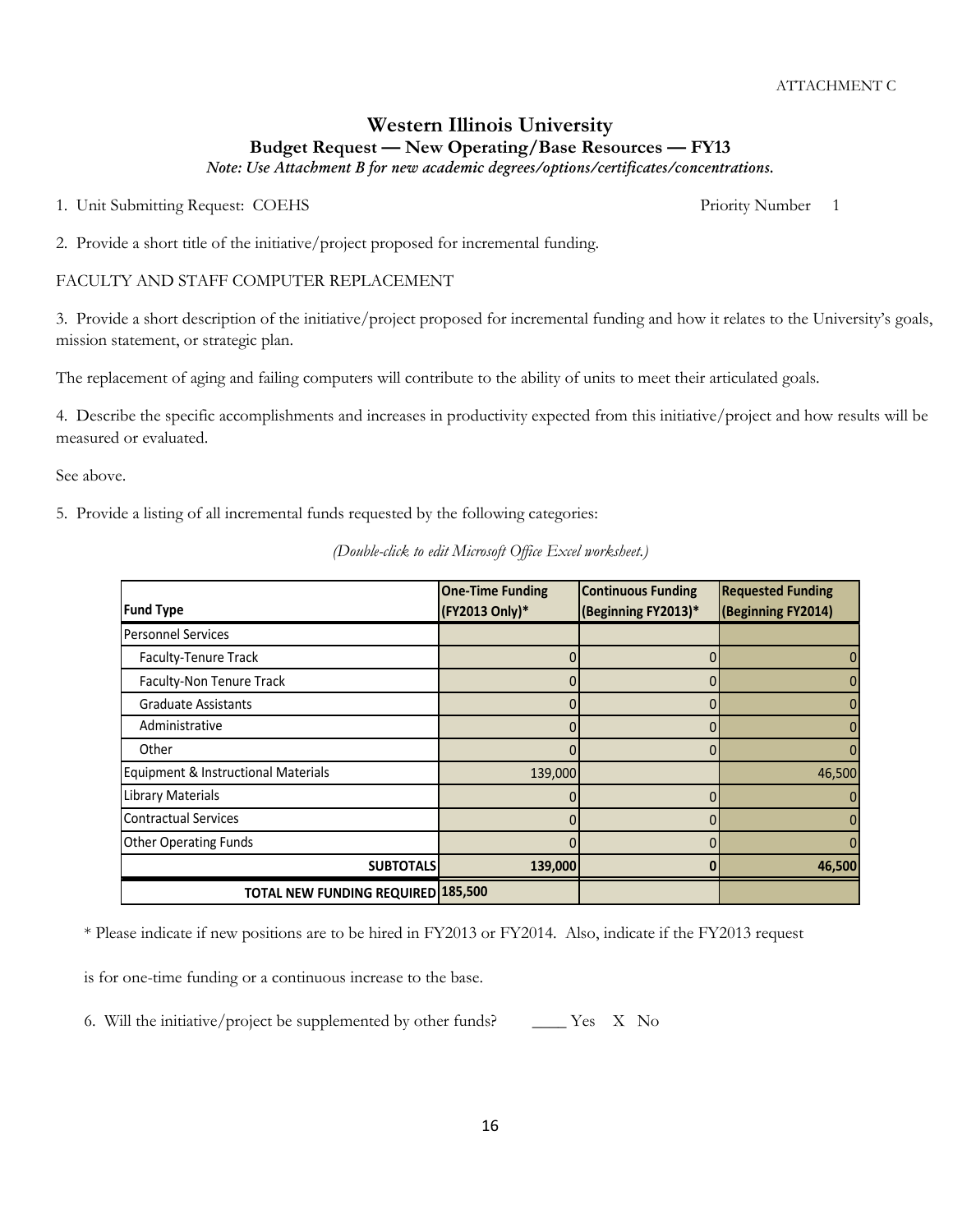1. Unit Submitting Request: COEHS Priority Number 2

2. Provide a short title of the initiative/project proposed for incremental funding.

#### COEHS ELECTRONIC CLASSROOM UPGRADES

3. Provide a short description of the initiative/project proposed for incremental funding and how it relates to the University's goals, mission statement, or strategic plan.

The College is attempting to preserve a rotational system that ensures that its electronic classrooms remain functional, with limited downtime. The figure requested would support upgrades for five classrooms with work provided by an outside contractor.

4. Describe the specific accomplishments and increases in productivity expected from this initiative/project and how results will be measured or evaluated.

The most significant consideration revolves around the instructional costs of downtime. The impact of the failure of a projector or console is quickly compounded as multiple classes and instructors are affected, often over a period of days. Fortunately, failures of this sort can be avoided if we adhere to a reasonable rotation for renovation and replacement.

5. Provide a listing of all incremental funds requested by the following categories:

*(Double-click to edit Microsoft Office Excel worksheet.)*

| <b>Fund Type</b>                         | <b>One-Time Funding</b><br>(FY2013 Only)* | <b>Continuous Funding</b><br>(Beginning FY2013)* | <b>Requested Funding</b><br>(Beginning FY2014) |
|------------------------------------------|-------------------------------------------|--------------------------------------------------|------------------------------------------------|
| <b>Personnel Services</b>                |                                           |                                                  |                                                |
| Faculty-Tenure Track                     | 0                                         | 0                                                | 0                                              |
| Faculty-Non Tenure Track                 | 0                                         | 0                                                | 0                                              |
| <b>Graduate Assistants</b>               |                                           |                                                  | $\mathbf{0}$                                   |
| Administrative                           | 0                                         | 0                                                | 0                                              |
| Other                                    |                                           |                                                  | 0                                              |
| Equipment & Instructional Materials      |                                           |                                                  | $\mathbf{0}$                                   |
| <b>Library Materials</b>                 | 0                                         | 0                                                | $\mathbf{0}$                                   |
| <b>Contractual Services</b>              | 75,000                                    | 0                                                | $\overline{0}$                                 |
| <b>Other Operating Funds</b>             | 0                                         | 0                                                | $\mathbf{0}$                                   |
| <b>SUBTOTALS</b>                         | 75,000                                    |                                                  | Ω                                              |
| <b>TOTAL NEW FUNDING REQUIRED 75,000</b> |                                           |                                                  |                                                |

\* Please indicate if new positions are to be hired in FY2013 or FY2014. Also, indicate if the FY2013 request is for onetime funding or a continuous increase to the base.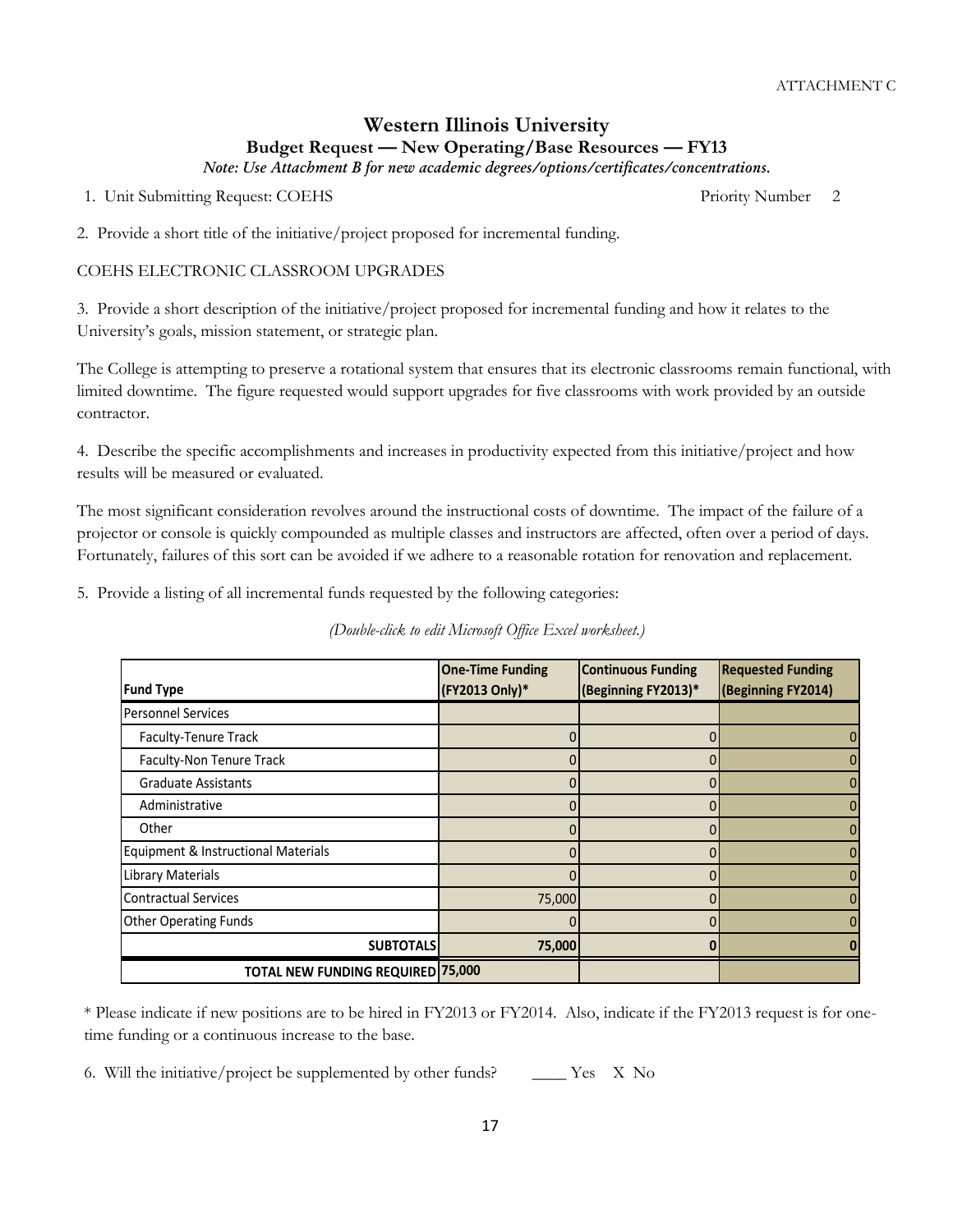1. Unit Submitting Request: COEHS Priority Number 3

2. Provide a short title of the initiative/project proposed for incremental funding.

#### WEPPAS UPGRADE

3. Provide a short description of the initiative/project proposed for incremental funding and how it relates to the University's goals, mission statement, or strategic plan.

The College previously received monies for the design of a complex and detail-rich assessment system for the Teacher Education Program. This system played a critical role in the University's successful NCATE visit. To remain current and to address changes being made by state, federal, and accrediting bodies, the system requires a series of modifications.

4. Describe the specific accomplishments and increases in productivity expected from this initiative/project and how results will be measured or evaluated.

Funding for this initiative will allow the University's assessment system to remain fully functional.

5. Provide a listing of all incremental funds requested by the following categories:

|  | (Double-click to edit Microsoft Office Excel worksheet.) |  |
|--|----------------------------------------------------------|--|
|  |                                                          |  |

| <b>Fund Type</b>                         | <b>One-Time Funding</b><br>(FY2013 Only)* | <b>Continuous Funding</b><br>(Beginning FY2013)* | <b>Requested Funding</b><br>(Beginning FY2014) |
|------------------------------------------|-------------------------------------------|--------------------------------------------------|------------------------------------------------|
| <b>Personnel Services</b>                |                                           |                                                  |                                                |
| Faculty-Tenure Track                     |                                           |                                                  | 0                                              |
| Faculty-Non Tenure Track                 |                                           |                                                  | 0                                              |
| <b>Graduate Assistants</b>               |                                           |                                                  | 0                                              |
| Administrative                           |                                           | 0                                                | $\mathbf{0}$                                   |
| Other                                    |                                           | 0                                                | $\overline{0}$                                 |
| Equipment & Instructional Materials      |                                           |                                                  | 0                                              |
| Library Materials                        |                                           | N                                                | $\mathbf{0}$                                   |
| <b>Contractual Services</b>              | 25,000                                    |                                                  | $\overline{0}$                                 |
| <b>Other Operating Funds</b>             |                                           |                                                  | $\mathbf{0}$                                   |
| <b>SUBTOTALS</b>                         | 25,000                                    |                                                  |                                                |
| <b>TOTAL NEW FUNDING REQUIRED 25,000</b> |                                           |                                                  |                                                |

\* Please indicate if new positions are to be hired in FY2013 or FY2014. Also, indicate if the FY2013 request is for one-time funding or a continuous increase to the base.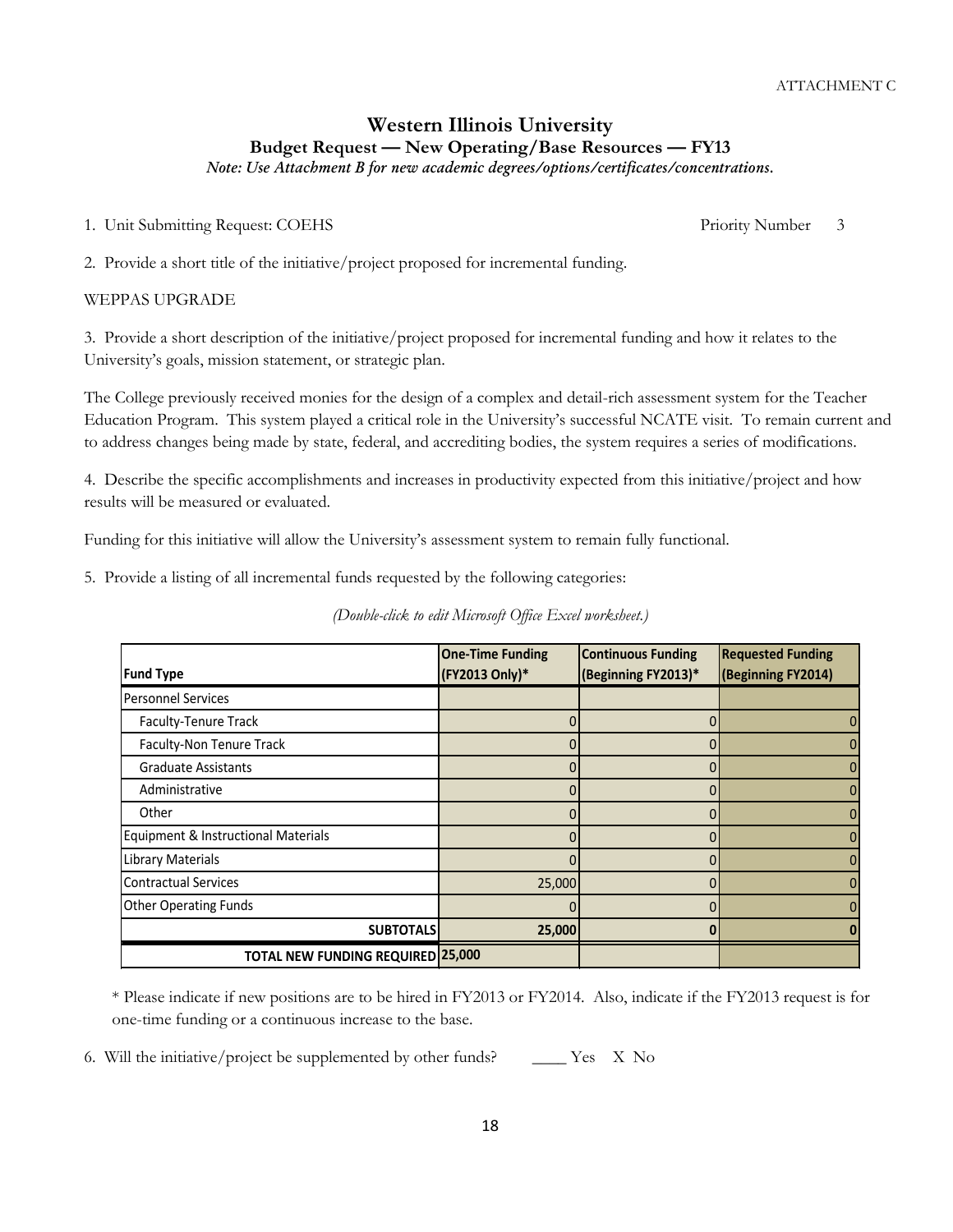# **Western Illinois University Budget Request — New Operating/Base Resources — FY13**

*Note: Use Attachment B for new academic degrees/options/certificates/concentrations.*

1. Unit Submitting Request: COEHS Priority Number 4

2. Provide a short title of the initiative/project proposed for incremental funding.

# CNED UNIT-A FACULTY LINE

3. Provide a short description of the initiative/project proposed for incremental funding and how it relates to the University's goals, mission statement, or strategic plan.

Owing to a retirement and the decision not to fill one FY12 position, the Department of Counselor Education has need of a faculty replacement.

4. Describe the specific accomplishments and increases in productivity expected from this initiative/project and how results will be measured or evaluated.

Hiring a new Unit-A faculty member will allow the Department to maintain the instructional resources necessary for meeting its goals as the only graduate program situated entirely on the QC campus.

5. Provide a listing of all incremental funds requested by the following categories:

*(Double-click to edit Microsoft Office Excel worksheet.)*

| <b>Fund Type</b>                    | <b>One-Time Funding</b><br>(FY2013 Only)* | <b>Continuous Funding</b><br>(Beginning FY2013)* | <b>Requested Funding</b><br>(Beginning FY2014) |  |
|-------------------------------------|-------------------------------------------|--------------------------------------------------|------------------------------------------------|--|
| <b>Personnel Services</b>           |                                           |                                                  |                                                |  |
| Faculty-Tenure Track                |                                           | 55,000                                           |                                                |  |
| Faculty-Non Tenure Track            |                                           |                                                  | 0                                              |  |
| <b>Graduate Assistants</b>          |                                           |                                                  |                                                |  |
| Administrative                      |                                           | 0                                                |                                                |  |
| Other                               |                                           |                                                  |                                                |  |
| Equipment & Instructional Materials |                                           |                                                  |                                                |  |
| <b>Library Materials</b>            | 0                                         | $\Omega$                                         |                                                |  |
| <b>Contractual Services</b>         |                                           |                                                  |                                                |  |
| <b>Other Operating Funds</b>        |                                           |                                                  |                                                |  |
| <b>SUBTOTALS</b>                    |                                           | 55,000                                           |                                                |  |
| TOTAL NEW FUNDING REQUIRED 55,000   |                                           |                                                  |                                                |  |

\* Please indicate if new positions are to be hired in FY2013 or FY2014. Also, indicate if the FY2013 request is for one-time funding or a continuous increase to the base.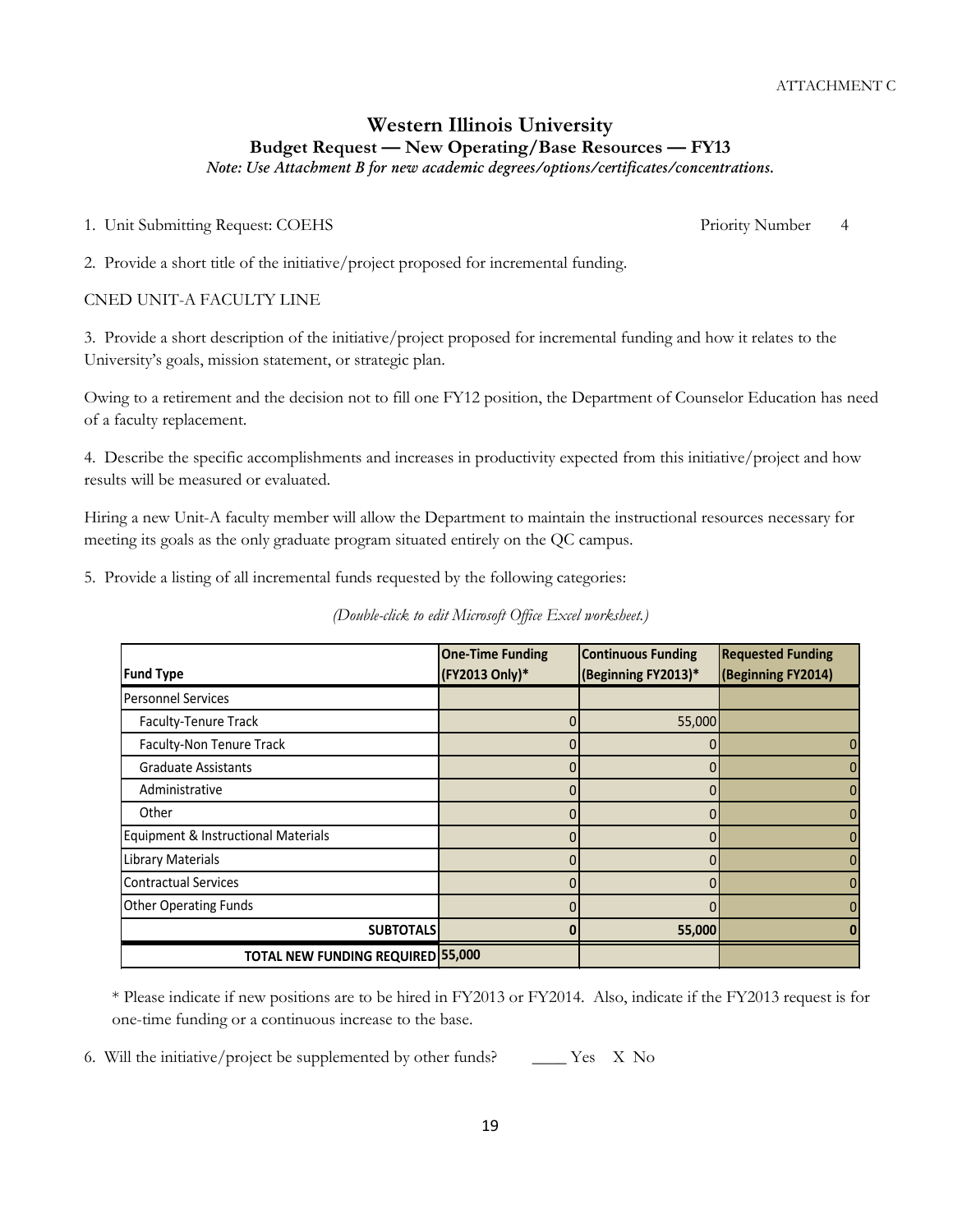1. Unit Submitting Request: COEHS Priority Number 5

2. Provide a short title of the initiative/project proposed for incremental funding.

## BROPHY HALL SAFETY ISSUE

3. Provide a short description of the initiative/project proposed for incremental funding and how it relates to the University's goals, mission statement, or strategic plan.

Funds were previously requested and approved to address structural and safety concerns in Brophy Hall. An uneven and unstable gymnasium floor represents a hazard. The correction of the floor condition and repainting the ceiling above it are needed to ensure a safe learning environment for students, faculty, and staff.

4. Describe the specific accomplishments and increases in productivity expected from this initiative/project and how results will be measured or evaluated.

This request has received support from central administration during the past two reporting periods, but funds have not been released. Hence, the request has been reintroduced in the current consolidated annual report.

5. Provide a listing of all incremental funds requested by the following categories:

*(Double-click to edit Microsoft Office Excel worksheet.)*

| <b>Fund Type</b>                         | <b>One-Time Funding</b><br>(FY2013 Only)* | <b>Continuous Funding</b><br>(Beginning FY2013)* | <b>Requested Funding</b><br>(Beginning FY2014) |
|------------------------------------------|-------------------------------------------|--------------------------------------------------|------------------------------------------------|
| <b>Personnel Services</b>                |                                           |                                                  |                                                |
| Faculty-Tenure Track                     |                                           | 0                                                | 0                                              |
| Faculty-Non Tenure Track                 | 0                                         | 0                                                | 0                                              |
| <b>Graduate Assistants</b>               |                                           | 0                                                | 0                                              |
| Administrative                           | 0                                         | 0                                                | $\mathbf{0}$                                   |
| Other                                    | 0                                         | 0                                                | 0                                              |
| Equipment & Instructional Materials      |                                           |                                                  | $\mathbf{0}$                                   |
| Library Materials                        | 0                                         | 0                                                | 0                                              |
| <b>Contractual Services</b>              | 24,000                                    | 0                                                | 0                                              |
| <b>Other Operating Funds</b>             |                                           |                                                  | 0                                              |
| <b>SUBTOTALS</b>                         | 24,000                                    | ŋ                                                |                                                |
| <b>TOTAL NEW FUNDING REQUIRED 24,000</b> |                                           |                                                  |                                                |

\* Please indicate if new positions are to be hired in FY2013 or FY2014. Also, indicate if the FY2013 request is for one-time funding or a continuous increase to the base.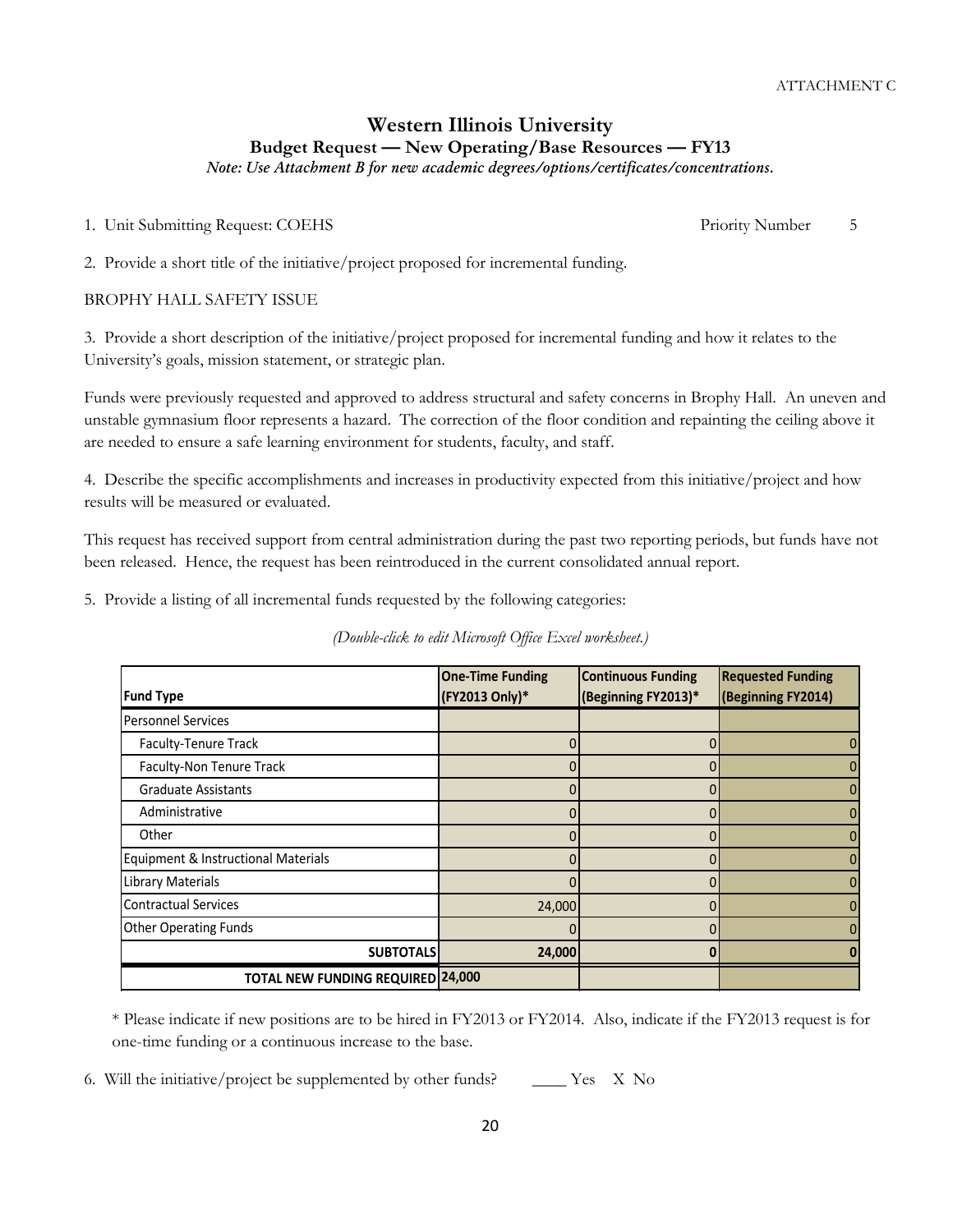# **Western Illinois University Budget Request — New Operating/Base Resources — FY13**

*Note: Use Attachment B for new academic degrees/options/certificates/concentrations.*

1. Unit Submitting Request: COEHS Priority Number 6

2. Provide a short title of the initiative/project proposed for incremental funding.

## HORN FIELD CAMPUS EQUIPMENT

3. Provide a short description of the initiative/project proposed for incremental funding and how it relates to the University's goals, mission statement, or strategic plan.

Per recent past practice, HFC has been responsible for its own mowing and has relied on equipment that requires near constant repair. Difficulty securing such repairs has complicated matters. The HFC also needs to replace a shower stall.

4. Describe the specific accomplishments and increases in productivity expected from this initiative/project and how results will be measured or evaluated.

As with other issues tied to infrastructure, the purchase of these items will contribute to the more effective use of this campus resource as evidenced by campus visitors who experience HFC as an aesthetically pleasing and functional learning environment.

5. Provide a listing of all incremental funds requested by the following categories:

*(Double-click to edit Microsoft Office Excel worksheet.)*

| <b>Fund Type</b>                        | <b>One-Time Funding</b><br><b>Continuous Funding</b><br>(FY2013 Only)*<br>(Beginning FY2013)* |          | <b>Requested Funding</b><br>(Beginning FY2014) |  |
|-----------------------------------------|-----------------------------------------------------------------------------------------------|----------|------------------------------------------------|--|
| <b>Personnel Services</b>               |                                                                                               |          |                                                |  |
| <b>Faculty-Tenure Track</b>             | 0                                                                                             | 0        | $\mathbf{0}$                                   |  |
| Faculty-Non Tenure Track                | 0                                                                                             | 0        | 0                                              |  |
| <b>Graduate Assistants</b>              |                                                                                               |          | $\mathbf{0}$                                   |  |
| Administrative                          | 0                                                                                             | 0        | 0                                              |  |
| Other                                   | 0                                                                                             |          | $\overline{0}$                                 |  |
| Equipment & Instructional Materials     | 9,000                                                                                         | $\Omega$ | $\overline{0}$                                 |  |
| Library Materials                       |                                                                                               | $\Omega$ | $\overline{0}$                                 |  |
| <b>Contractual Services</b>             |                                                                                               |          | $\mathbf{0}$                                   |  |
| <b>Other Operating Funds</b>            | 0                                                                                             | 0        | $\mathbf{0}$                                   |  |
| <b>SUBTOTALS</b>                        | 9,000                                                                                         | 0        | n                                              |  |
| <b>TOTAL NEW FUNDING REQUIRED 9,000</b> |                                                                                               |          |                                                |  |

\* Please indicate if new positions are to be hired in FY2013 or FY2014. Also, indicate if the FY2013 request is for one-time funding or a continuous increase to the base.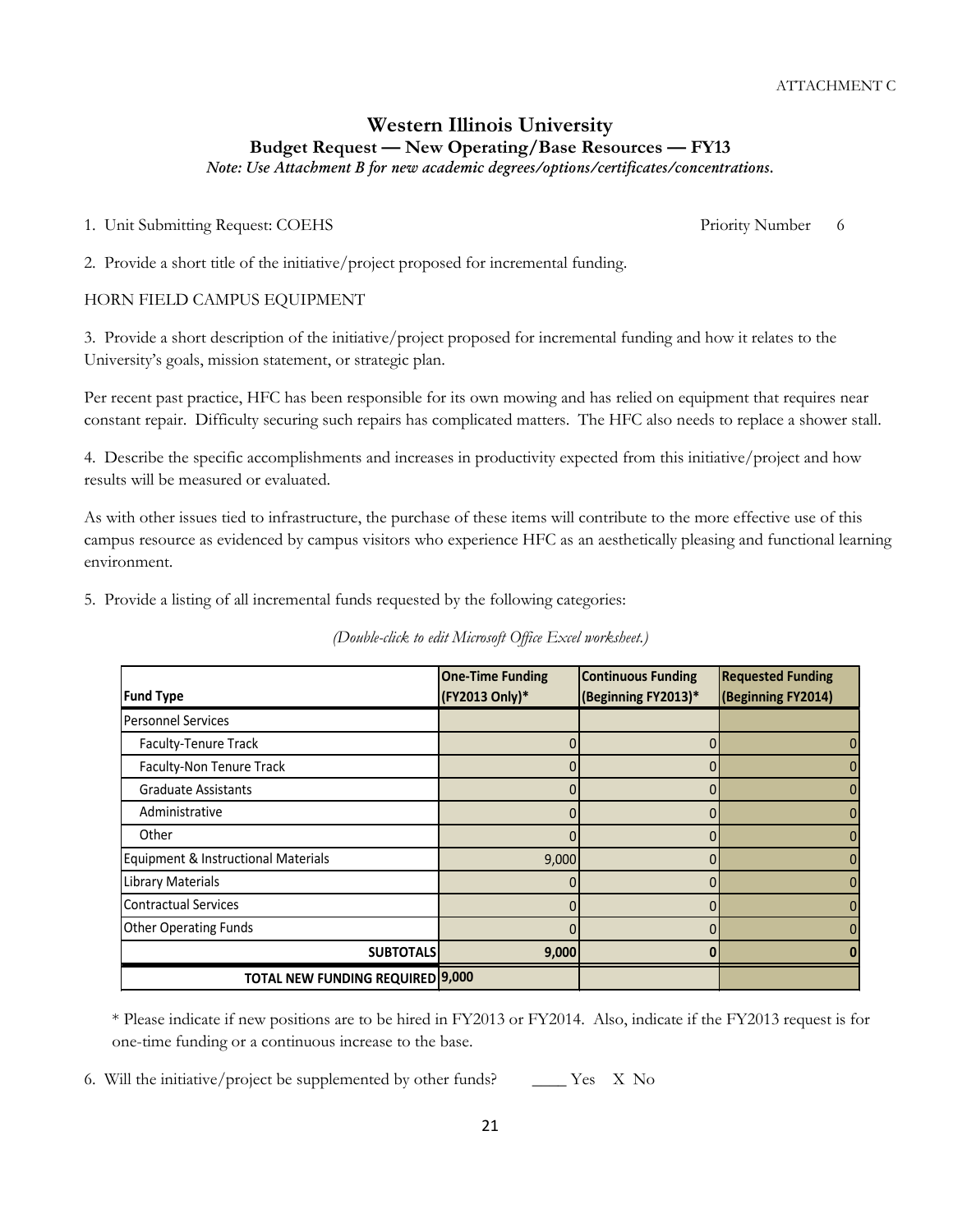# **Western Illinois University Budget Request — New Operating/Base Resources — FY13**

*Note: Use Attachment B for new academic degrees/options/certificates/concentrations.*

1. Unit Submitting Request: COEHS Priority Number 7

2. Provide a short title of the initiative/project proposed for incremental funding.

# LEJA MOCK COURTROOM

3. Provide a short description of the initiative/project proposed for incremental funding and how it relates to the University's goals, mission statement, or strategic plan.

The School of LEJA seeks to convert available space into a mock courtroom. A resource such as this is central to a program that prepares graduates to function effectively in courtroom settings. In addition to the physical attributes, this facility would utilize recording and playback equipment that would help students perfect their communication skills. Project costs would be dependent upon the physical space secured for the courtroom. Funding from central administration would be complemented by contributions from LEJA alumni and community donors.

4. Describe the specific accomplishments and increases in productivity expected from this initiative/project and how results will be measured or evaluated.

While being designed for LEJA, the courtroom would be available to other departments and programs. Its availability on this campus would put WIU on par with nearby institutions such as Quincy University that can provide similar facilities.

5. Provide a listing of all incremental funds requested by the following categories:

*(Double-click to edit Microsoft Office Excel worksheet.)*

| <b>Fund Type</b>                         | <b>One-Time Funding</b><br><b>Continuous Funding</b><br>(FY2013 Only)*<br>(Beginning FY2013)* |   | <b>Requested Funding</b><br>(Beginning FY2014) |  |
|------------------------------------------|-----------------------------------------------------------------------------------------------|---|------------------------------------------------|--|
| <b>Personnel Services</b>                |                                                                                               |   |                                                |  |
| Faculty-Tenure Track                     |                                                                                               |   | 0                                              |  |
| Faculty-Non Tenure Track                 | 0                                                                                             | 0 | 0                                              |  |
| <b>Graduate Assistants</b>               |                                                                                               |   | $\mathbf{0}$                                   |  |
| Administrative                           | 0                                                                                             | 0 | 0                                              |  |
| Other                                    |                                                                                               |   | 0                                              |  |
| Equipment & Instructional Materials      |                                                                                               | 0 | $\mathbf{0}$                                   |  |
| <b>Library Materials</b>                 | 0                                                                                             | 0 | $\mathbf{0}$                                   |  |
| <b>Contractual Services</b>              | 30,000                                                                                        | 0 | $\overline{0}$                                 |  |
| <b>Other Operating Funds</b>             | 0                                                                                             |   | $\mathbf{0}$                                   |  |
| <b>SUBTOTALS</b>                         | 30,000                                                                                        | n | n                                              |  |
| <b>TOTAL NEW FUNDING REQUIRED 30,000</b> |                                                                                               |   |                                                |  |

\* Please indicate if new positions are to be hired in FY2013 or FY2014. Also, indicate if the FY2013 request is for one-time funding or a continuous increase to the base.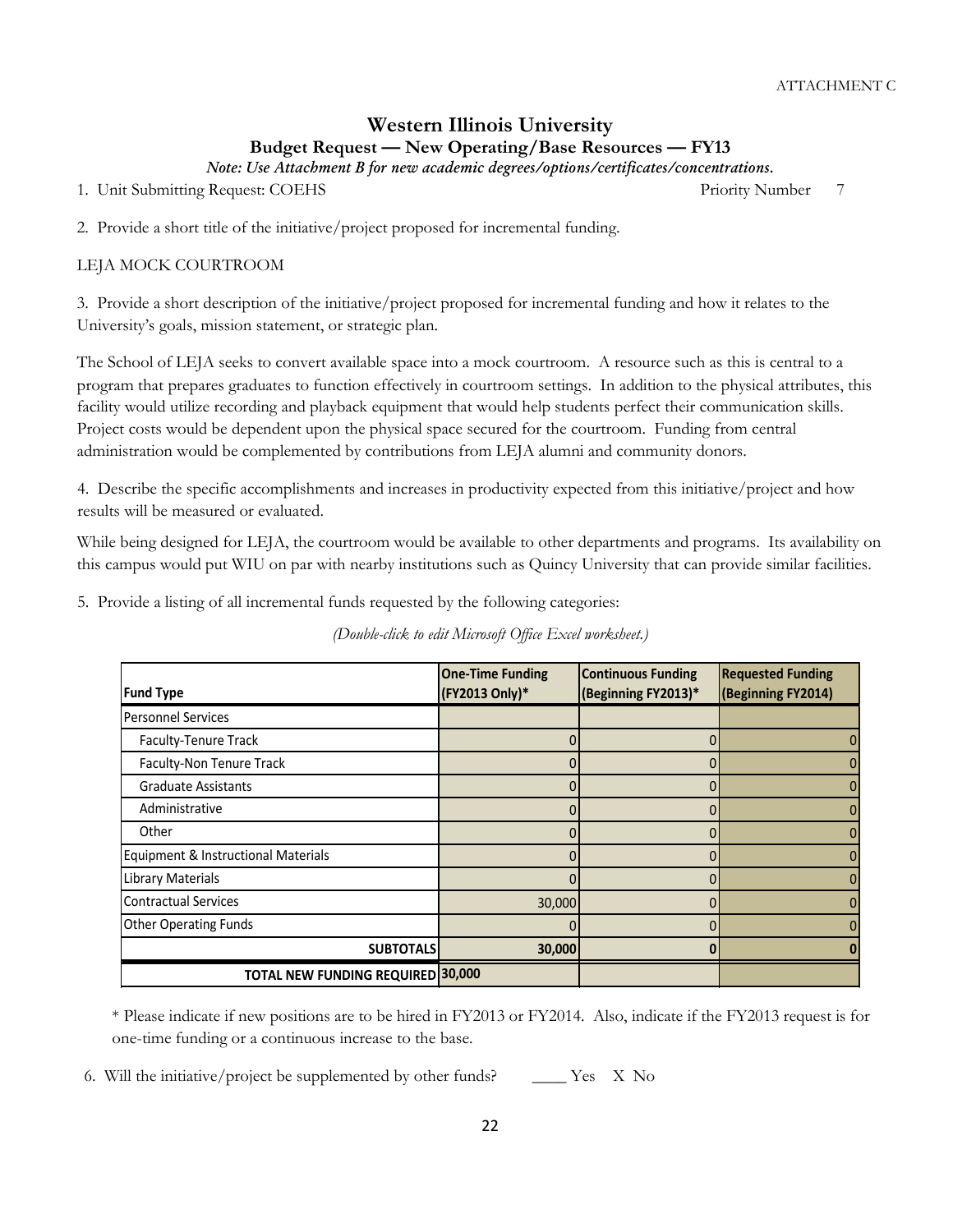1. Unit Submitting Request: COEHS Priority Number 8

2. Provide a short title of the initiative/project proposed for incremental funding.

## GRADUATE ASSISTANT DIVERSITY INITIATIVE

3. Provide a short description of the initiative/project proposed for incremental funding and how it relates to the University's goals, mission statement, or strategic plan.

This initiative would fund ten new graduate assistantships that would be distributed among units that had demonstrated a commitment to diversifying. Said assistants could serve as lecturers or provide research aid or could help with a unit's recruiting of underrepresented persons. Although the assistants would not necessarily be diverse themselves, each new assistant would have shown a personal/professional attachment to this goal.

4. Describe the specific accomplishments and increases in productivity expected from this initiative/project and how results will be measured or evaluated.

This initiative aligns with WIU's commitment to diversity, while providing financial and educational incentives that might not otherwise be available.

5. Provide a listing of all incremental funds requested by the following categories:

|                                          | <b>One-Time Funding</b> | <b>Continuous Funding</b> | <b>Requested Funding</b> |
|------------------------------------------|-------------------------|---------------------------|--------------------------|
| <b>Fund Type</b>                         | (FY2013 Only)*          | (Beginning FY2013)*       | (Beginning FY2014)       |
| <b>Personnel Services</b>                |                         |                           |                          |
| Faculty-Tenure Track                     | 0                       | 0                         |                          |
| Faculty-Non Tenure Track                 |                         |                           |                          |
| <b>Graduate Assistants</b>               |                         | 88,000                    |                          |
| Administrative                           |                         | O                         | 0                        |
| Other                                    |                         |                           |                          |
| Equipment & Instructional Materials      |                         |                           |                          |
| <b>Library Materials</b>                 |                         |                           |                          |
| <b>Contractual Services</b>              |                         | 0                         |                          |
| <b>Other Operating Funds</b>             |                         |                           |                          |
| <b>SUBTOTALS</b>                         |                         | 88,000                    |                          |
| <b>TOTAL NEW FUNDING REQUIRED 88,000</b> |                         |                           |                          |

*(Double-click to edit Microsoft Office Excel worksheet.)*

\* Please indicate if new positions are to be hired in FY2013 or FY2014. Also, indicate if the FY2013 request is for one-time funding or a continuous increase to the base.

6. Will the initiative/project be supplemented by other funds?  $\qquad \qquad \boxed{\phantom{1}}$  Yes X No

If yes, please describe: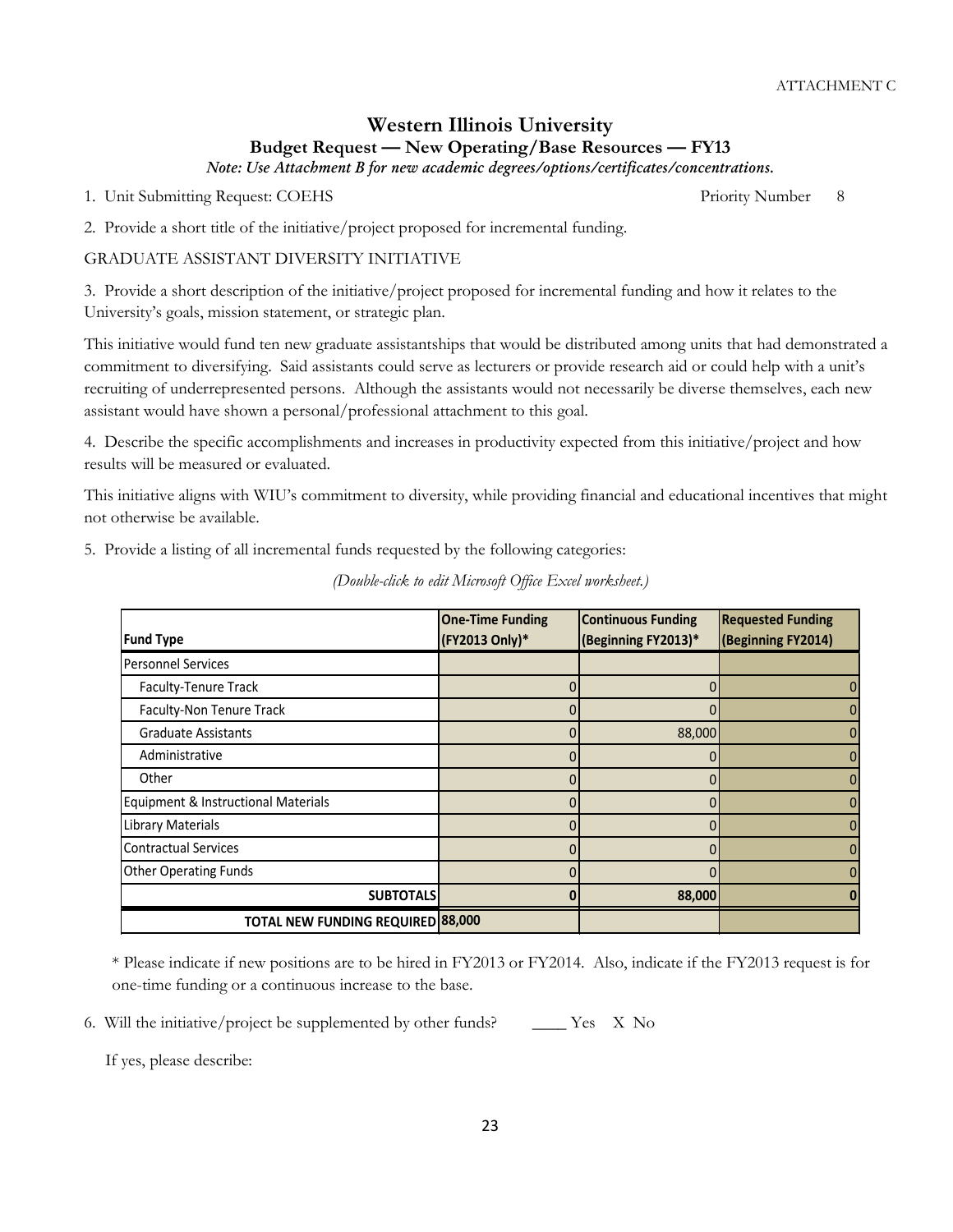1. Unit Submitting Request: COEHS Priority Number 9

2. Provide a short title of the initiative/project proposed for incremental funding.

## HORRABIN 60 CONFERENCE ROOM UPGRADE

3. Provide a short description of the initiative/project proposed for incremental funding and how it relates to the University's goals, mission statement, or strategic plan.

Through a grant from GTE, the Telecommunications Center was situated in Horrabin Hall 60. While state-of-the-art more than a decade ago, its technology and functionality are now quite dated. An upgrade of this conference room parallels similar infrastructural/technological requests in the current report.

4. Describe the specific accomplishments and increases in productivity expected from this initiative/project and how results will be measured or evaluated.

This conference room serves many constituencies. Graduate Council, for example, is convened there so as to allow a connection with Council members housed in the QC. Such use regularly occurs even though the room's video and audio capabilities are quite limited. Returning this room to the equivalent of its original condition would provide an important resource for the Macomb campus and for our community partners who periodically request the use of rooms capable of this sort of telecommunication.

5. Provide a listing of all incremental funds requested by the following categories:

|                                          | <b>One-Time Funding</b> | <b>Continuous Funding</b> | <b>Requested Funding</b> |   |
|------------------------------------------|-------------------------|---------------------------|--------------------------|---|
| <b>Fund Type</b>                         | (FY2013 Only)*          | (Beginning FY2013)*       | (Beginning FY2014)       |   |
| <b>Personnel Services</b>                |                         |                           |                          |   |
| Faculty-Tenure Track                     |                         |                           |                          |   |
| Faculty-Non Tenure Track                 | 0                       | 0                         |                          |   |
| <b>Graduate Assistants</b>               |                         | 0                         |                          | 0 |
| Administrative                           | 0                       | 0                         |                          |   |
| Other                                    |                         | 0                         |                          |   |
| Equipment & Instructional Materials      | <sup>0</sup>            | 0                         |                          |   |
| Library Materials                        |                         | 0                         |                          |   |
| <b>Contractual Services</b>              | 78,500                  | 0                         |                          | 0 |
| <b>Other Operating Funds</b>             | 0                       | 0                         |                          | 0 |
| <b>SUBTOTALS</b>                         | 78,500                  | o                         |                          |   |
| <b>TOTAL NEW FUNDING REQUIRED 78,500</b> |                         |                           |                          |   |

*(Double-click to edit Microsoft Office Excel worksheet.)*

\* Please indicate if new positions are to be hired in FY2013 or FY2014. Also, indicate if the FY2013 request is for one-time funding or a continuous increase to the base.

6. Will the initiative/project be supplemented by other funds?  $\qquad \qquad \qquad$  Yes X No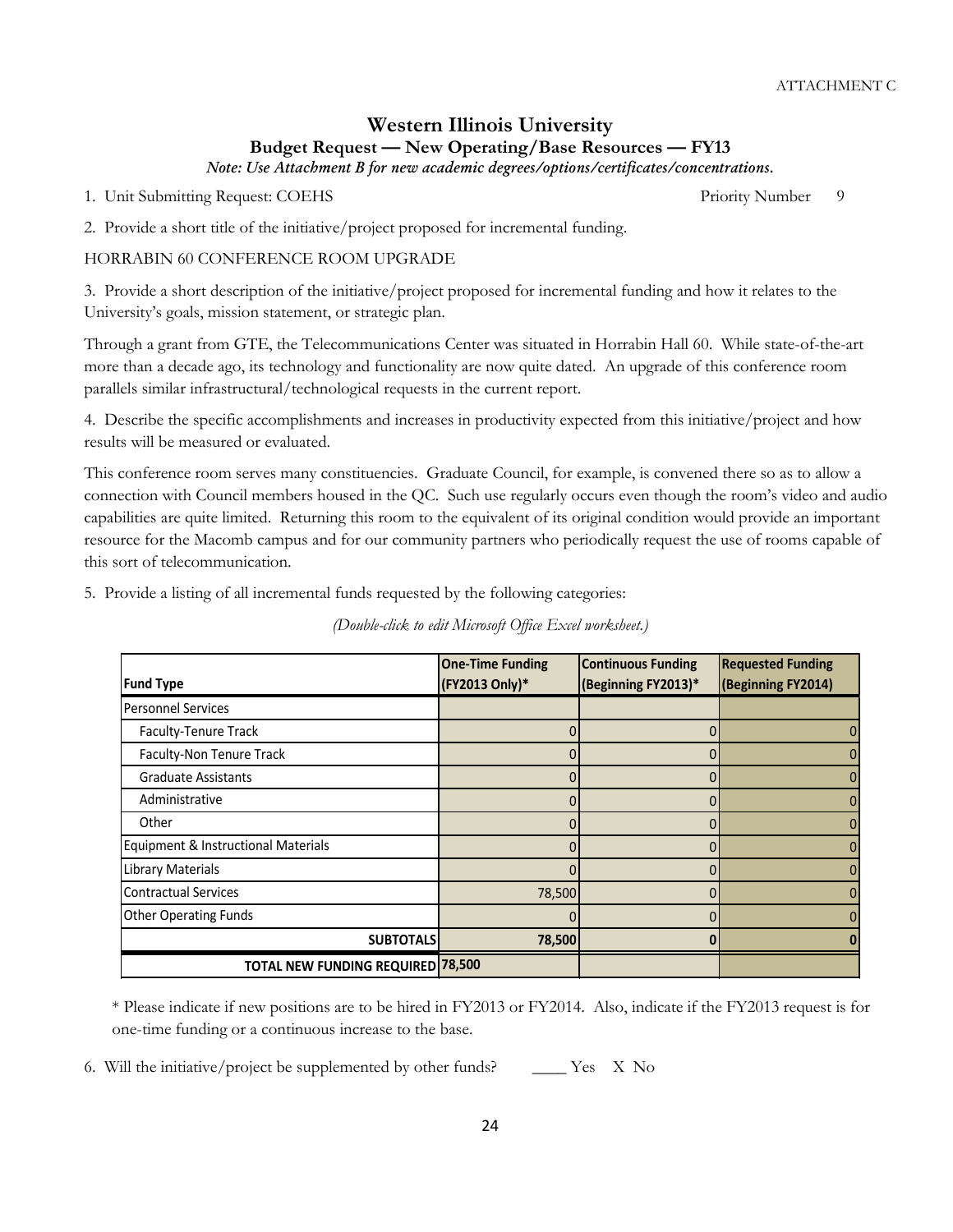1. Unit Submitting Request: COEHS Priority Number 10

2. Provide a short title of the initiative/project proposed for incremental funding.

#### HORRABIN HALL1 CONFERENCE ROOM UPGRADE

3. Provide a short description of the initiative/project proposed for incremental funding and how it relates to the University's goals, mission statement, or strategic plan.

Horrabin Hall 1 is one of the best and most frequently used midsized venues on the Macomb campus. It is regularly used for meetings, social gatherings, and mini-conferences. In addition to its size and aesthetic appeal, it possesses CODEC technology that permits the two campuses to communicate. As elsewhere, the technology no longer functions effectively, resulting in less than acceptable CODEC-based exchanges.

4. Describe the specific accomplishments and increases in productivity expected from this initiative/project and how results will be measured or evaluated.

The Macomb campus and its constituencies need such a venue, and it is reasonable to expect it to operate properly and consistently when the need arises.

5. Provide a listing of all incremental funds requested by the following categories:

| <b>Fund Type</b>                          | <b>Continuous Funding</b><br><b>One-Time Funding</b><br>(FY2013 Only)*<br>(Beginning FY2013)* |   | <b>Requested Funding</b><br>(Beginning FY2014) |  |
|-------------------------------------------|-----------------------------------------------------------------------------------------------|---|------------------------------------------------|--|
| <b>Personnel Services</b>                 |                                                                                               |   |                                                |  |
| Faculty-Tenure Track                      | O                                                                                             |   |                                                |  |
| Faculty-Non Tenure Track                  |                                                                                               |   |                                                |  |
| <b>Graduate Assistants</b>                |                                                                                               |   |                                                |  |
| Administrative                            | ŋ                                                                                             |   |                                                |  |
| Other                                     |                                                                                               | 0 |                                                |  |
| Equipment & Instructional Materials       | O                                                                                             |   |                                                |  |
| <b>Library Materials</b>                  |                                                                                               |   |                                                |  |
| <b>Contractual Services</b>               | 125,000                                                                                       |   |                                                |  |
| <b>Other Operating Funds</b>              |                                                                                               |   |                                                |  |
| <b>SUBTOTALS</b>                          | 125,000                                                                                       |   |                                                |  |
| <b>TOTAL NEW FUNDING REQUIRED 125,000</b> |                                                                                               |   |                                                |  |

\* Please indicate if new positions are to be hired in FY2013 or FY2014. Also, indicate if the FY2013 request is for one-time funding or a continuous increase to the base.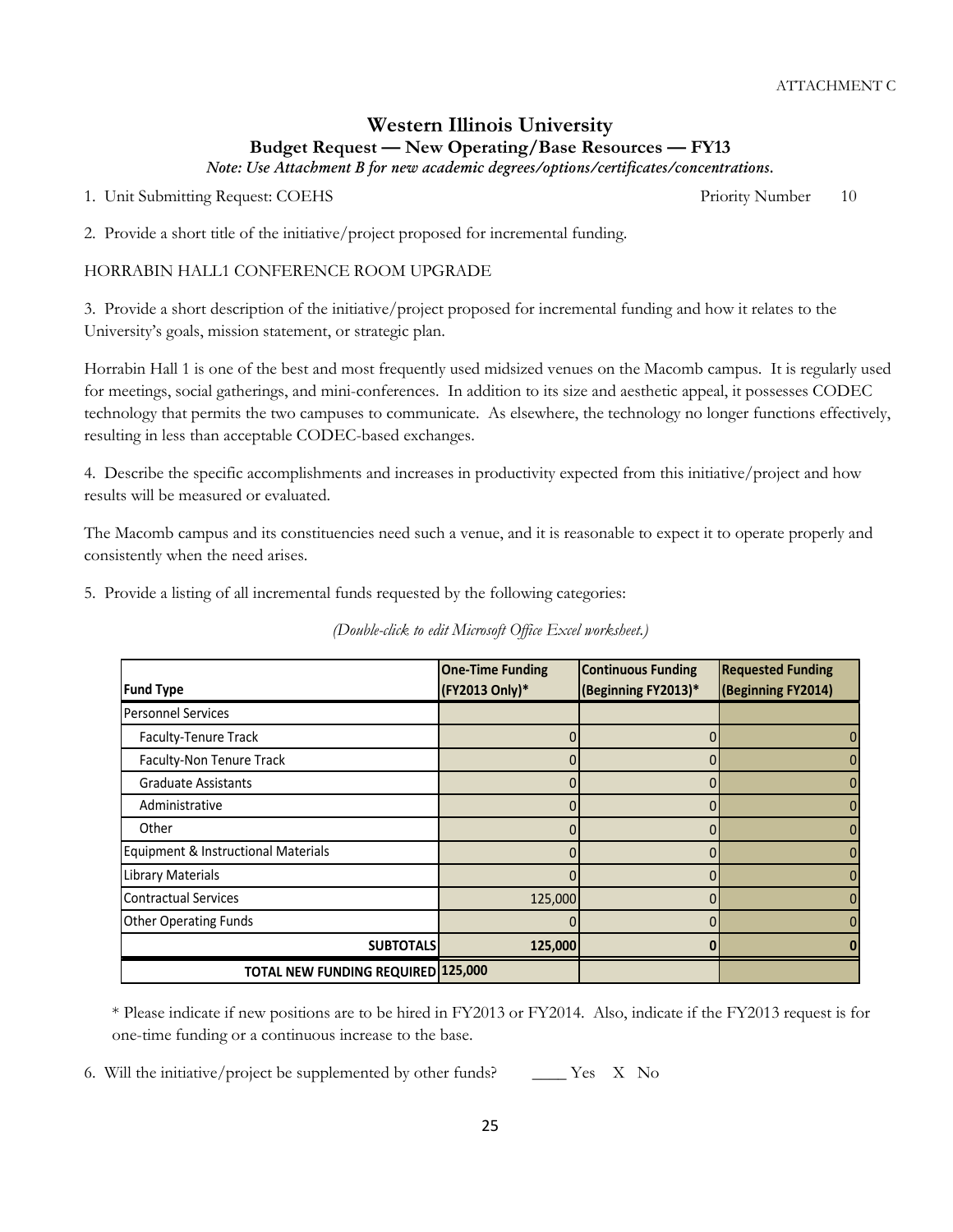1. Unit Submitting Request: COEHS Priority Number 21

2. Provide a short title of the initiative/project proposed for incremental funding.

#### COEHS ASSISTANT DEAN FOR THE QC CAMPUS

3. Provide a short description of the initiative/project proposed for incremental funding and how it relates to the University's goals, mission statement, or strategic plan.

This new administrative line would provide a QC-based connection to Macomb-based decision-makers tasked with the responsibility for academic affairs at WIU.

4. Describe the specific accomplishments and increases in productivity expected from this initiative/project and how results will be measured or evaluated.

The presence of such an administrator will help clarify the roles and responsibilities of administrators attached to the Quad Cities campus.

5. Provide a listing of all incremental funds requested by the following categories:

|                                           | <b>One-Time Funding</b> | <b>Continuous Funding</b> | <b>Requested Funding</b> |
|-------------------------------------------|-------------------------|---------------------------|--------------------------|
| <b>Fund Type</b>                          | (FY2013 Only)*          | (Beginning FY2013)*       | (Beginning FY2014)       |
| <b>Personnel Services</b>                 |                         |                           |                          |
| <b>Faculty-Tenure Track</b>               |                         |                           | 0                        |
| Faculty-Non Tenure Track                  |                         |                           | 0                        |
| <b>Graduate Assistants</b>                | 0                       |                           | 0                        |
| Administrative                            |                         | 122,000                   | $\overline{0}$           |
| Other                                     |                         |                           | 0                        |
| Equipment & Instructional Materials       |                         |                           | $\mathbf{0}$             |
| Library Materials                         | 0                       | 0                         | $\mathbf{0}$             |
| <b>Contractual Services</b>               | 0                       | 0                         | 0                        |
| <b>Other Operating Funds</b>              |                         |                           | $\mathbf{0}$             |
| <b>SUBTOTALS</b>                          | ŋ                       | 122,000                   |                          |
| <b>TOTAL NEW FUNDING REQUIRED 122,000</b> |                         |                           |                          |

*(Double-click to edit Microsoft Office Excel worksheet.)*

\* Please indicate if new positions are to be hired in FY2013 or FY2014. Also, indicate if the FY2013 request is for one-time funding or a continuous increase to the base.

6. Will the initiative/project be supplemented by other funds?  $\qquad \qquad \boxed{\phantom{1}}$  Yes X No

If yes, please describe: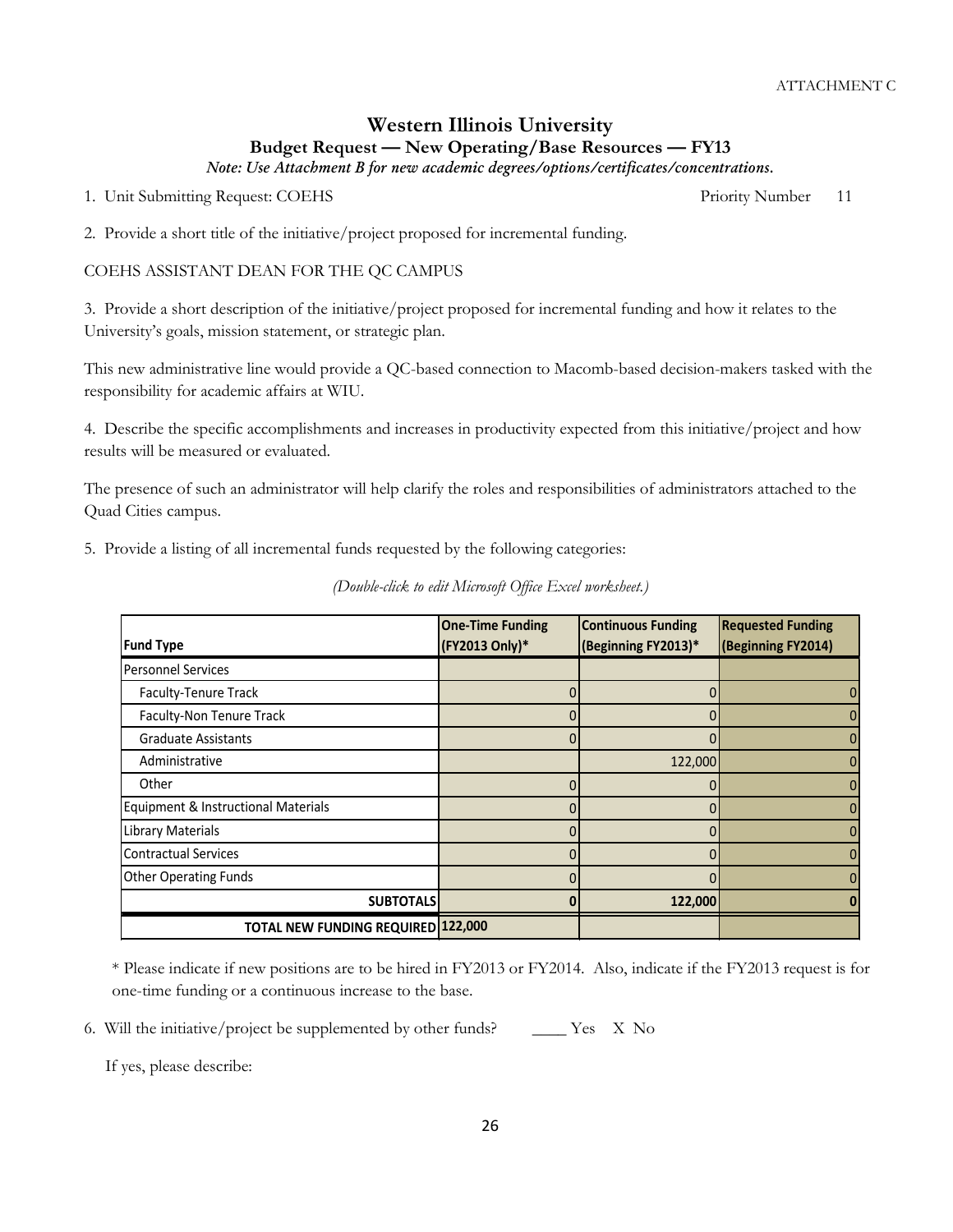# **Western Illinois University**

# **Budget Request — Facilities Over \$100,000 — FY13**

- 1. Unit submitting request: COEHS Priority Number 1
- 2. Provide a description of the facility request and how it relates to the University's goals, mission statement, or Strategic Plan.

The Horn Field Campus branch of the Department of RPTA has need of a Storage Facility for program support and to provide a staging area for outdoor education classes and workshops.

3. Describe the specific accomplishments and increases in productivity expected from the proposed facility enhancement and how results will be measured or evaluated.

This Storage Facility would provide critically needed protection for equipment, thereby preventing loss from unnecessary exposure to the elements. In addition to protecting sporting and recreational equipment used throughout the year, it would provide protection for the service equipment that is needed to maintain this important 92-acre campus.

4. Please include cost estimates if they are available.

Estimated cost based on the recent construction of a similar facility at the University Farm is \$100,000-\$120,000.